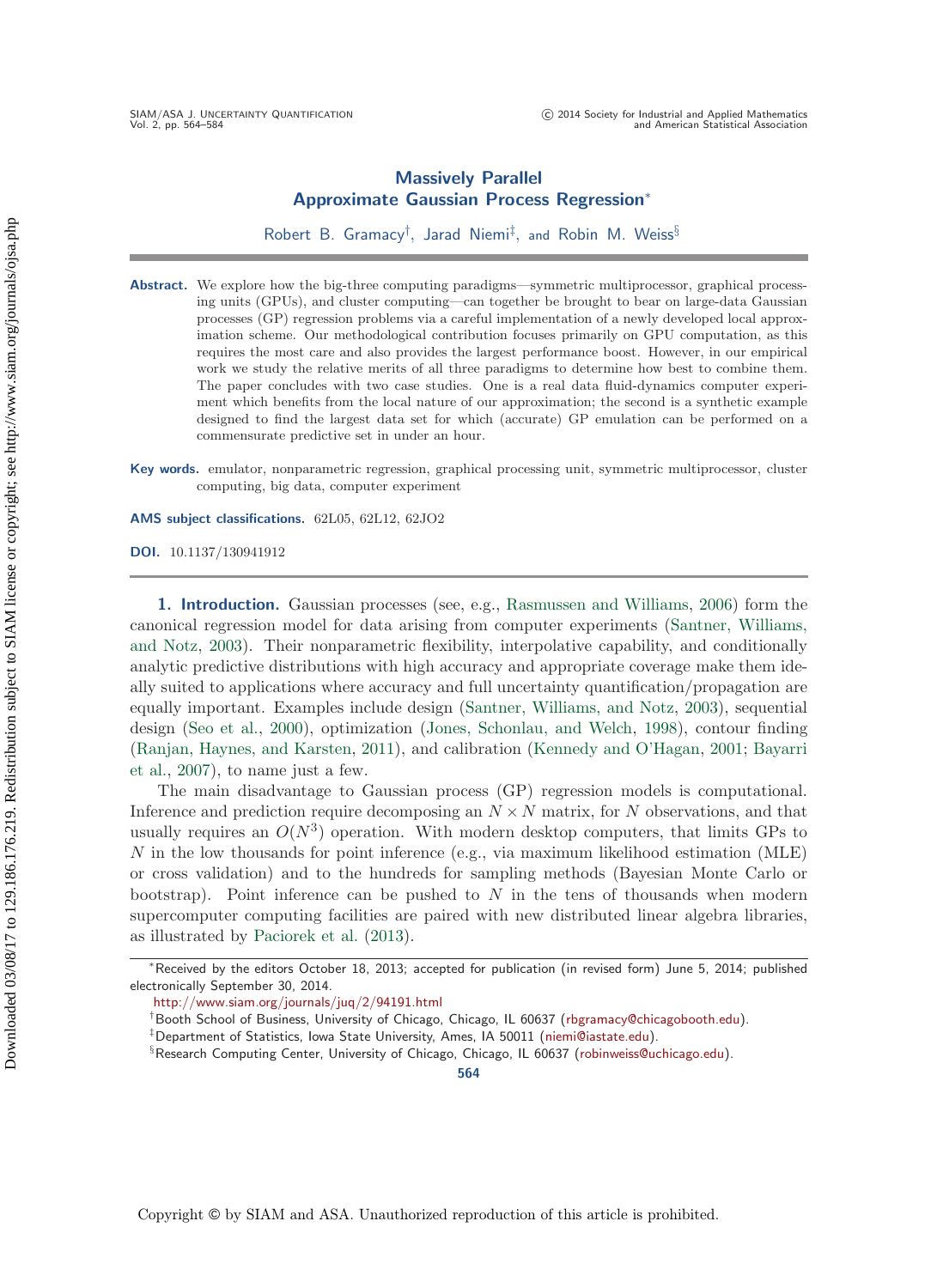#### **MASSIVELY PARALLEL GAUSSIAN PROCESS 565**

As data sets become ever larger, research into approximate GP modeling has become ever [more frenzied. Early examples include the works of](#page-20-6) [Vecchia](#page-20-5) [\(1988\)](#page-20-5); Nychka, Wikle, and Royle [\(2002](#page-20-6)); [Stein, Chi, and Welty](#page-20-7) [\(2004](#page-20-7)); Quiñonero-Candela and Rasmussen [\(2005\)](#page-20-8); Furrer, Genton, and Nychka [\(2006](#page-19-3)); [Cressie and Johannesson](#page-19-4) [\(2008](#page-19-4)). More recent examples include those of [Haaland and Qian](#page-19-5) [\(2011](#page-19-5)); [Sang and Huang](#page-20-9) [\(2012\)](#page-20-9); [Kaufman et al.](#page-19-6) [\(2012\)](#page-19-6); Eidsvik et al. [\(2013](#page-19-7)). Sparsity is a recurring theme. The approximations involve either explicitly working with a subset of the data or imposing a covariance structure which produces sparse matrices that can be quickly decomposed. Another way to get fast inference is to impose structure on the design, e.g., forcing a lattice design. This can lead to substantial shortcuts in the calculations (e.g., Gilboa, Saatçi and Cunningham, [2012](#page-19-8); [Plumlee,](#page-20-10) [2014](#page-20-10)) but somewhat limits applicability.

In this work we consider the particular approximation suggested by [Gramacy and Apley](#page-19-9) [\(2014\)](#page-19-9). That approximation drew inspiration from several of the works referenced above but primarily involves modernizing an old idea of local kriging neighborhoods [\(Cressie](#page-19-10), [1991,](#page-19-10) pp. 131–134) by borrowing from active learning heuristics for sequential design [\(Seo et al.,](#page-20-2)  $2000$ ). The idea is to build a GP predictor for a particular location, x, by greedily building a subdesign  $X_n(x) \subseteq X$ , where  $n \ll N$ , according to an appropriate criteria. Then, prediction over a vast grid can be parallelized by processing each element,  $x$ , of the grid independently of the others. Such independence can also yield a thrifty nonstationary modeling feature.

Our primary contribution centers around recognizing that the criteria, which must be repeatedly evaluated over (nearly) the entire design space  $X$ , can be implemented on a graphical processing unit (GPU). In essence, we are proposing to nest a parallel (GPU) computation within an already parallelized symmetric multiprocessor (SMP) environment. Both the GPU implementation (in CUDA) and its interface to the outer parallel scheme (via OpenMP) must be treated delicately to be efficient. We then round out the supercomputing trifecta by distributing computation on a cluster of multicore and multi-GPU nodes.

GPUs offer great promise in scientific computing, in some cases leading to 100x speedups. We find more modest speedups in our examples  $(40-60x)$ , echoing similar results obtained with [GPU-accelerated large matrix operations](#page-19-7) [\(Franey, Ranjan, and Chipman,](#page-19-11) [2012;](#page-19-11) Eidsvik et al., [2013;](#page-19-7) [Paciorek et al.](#page-20-4), [2013\)](#page-20-4). In contrast to these works, however, we do not make use of library routines. In fact, our approximations explicitly keep the required matrices small. Our repetitive local searches involve low-level operations which can be implemented on the GPU with a very small (and completely open source) kernel. The entire implementation, including CUDA, C, and R subroutines, is made available as an R package called  $lagP$  [\(Gramacy,](#page-19-12) [2013\)](#page-19-12).

The remainder of the paper is outlined as follows. Section [2](#page-2-0) reviews GP computer modeling generally, and the [Gramacy and Apley](#page-19-9) [\(2014](#page-19-9)) local approximate GP scheme specifically, with a focus on the particular subroutine that is reimplemented in this paper. Section [3](#page-5-0) details our CUDA implementation of that subroutine, and in section [4](#page-11-0) we study the speedups obtained in isolation (i.e., compared to a CPU version of the same subroutine) and within the wider context (incorporating the calling environment on a multicore, multi-GPU compute node) on a toy problem. In section [5](#page-15-0) we augment with an off-the-shelf, simple network of workstations cluster computing facility in order to emulate a large real-data computer experiment from the literature. We then separately consider a synthetic data-generating mechanism to find the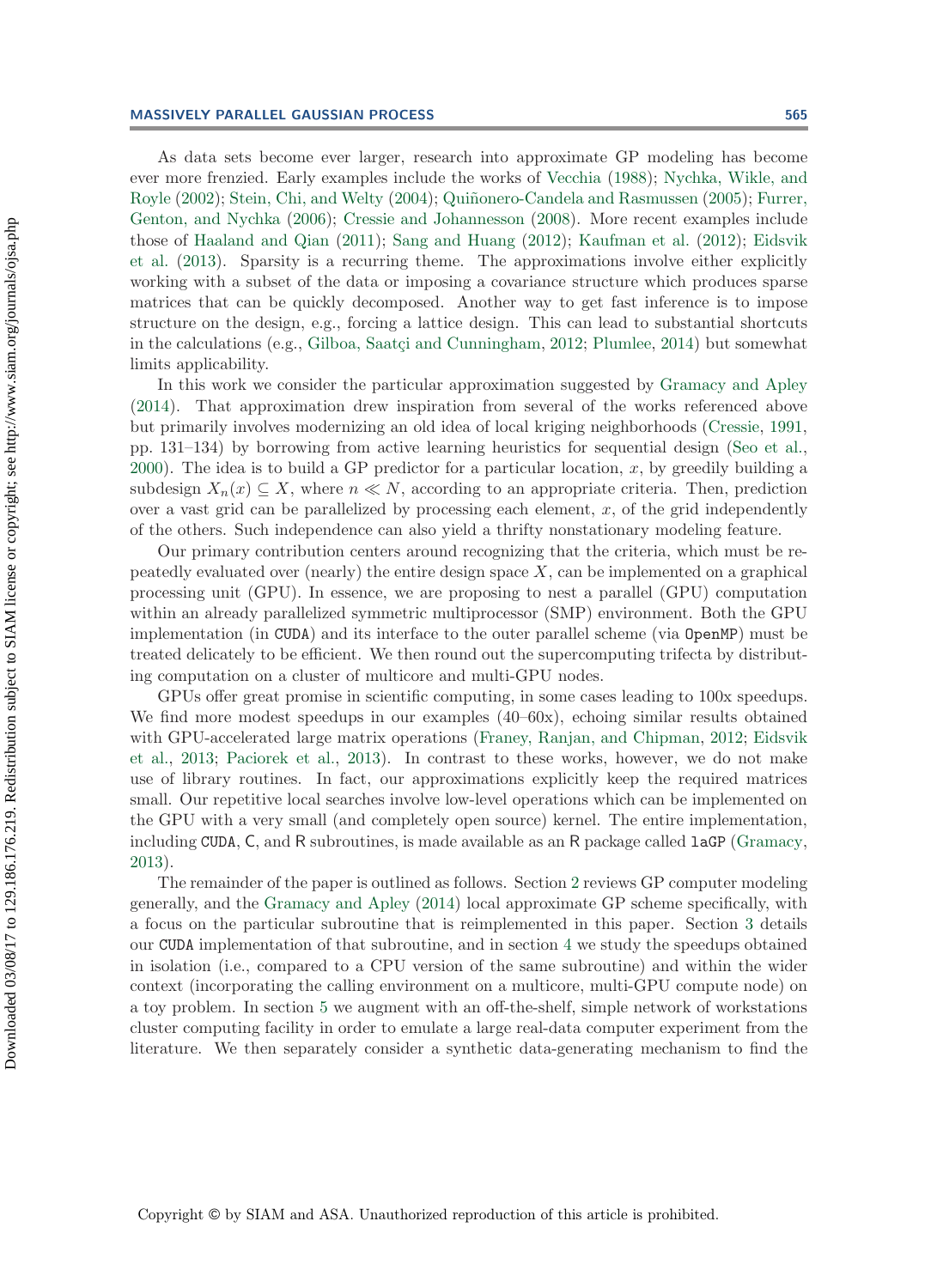largest problem we can solve with an hour of (multinode cluster) computing time. The paper concludes with a brief discussion in section [6.](#page-17-0)

<span id="page-2-0"></span>**2. Computer model emulation.** Computer simulation of a system under varying conditions represents a comparatively inexpensive alternative to actual physical experimentation and/or monitoring. Examples include aeronautics (designing a new aircraft wing) and climate science (collecting atmospheric ozone data). In some cases it is the only (ethical) alternative, e.g., in epidemiology. Still, computer models can be complex and computationally demanding, and therefore only a limited (if still vast) number of runs  $D_N = (x_1, y_1), \ldots, (x_N, y_N)$  for input conditions  $x_i$ , producing outputs  $y_i$ , can be obtained. Computer model *emulation*, therefore, remains an integral component of many applications involving data arising from computer simulation. Given the data  $D_N$ , an emulator provides a distribution over possible responses  $Y(x)|D_N$  for new inputs x. A key requirement is that the emulator be able to provide that distribution at much lower computational expense than running new simulations.

**2.1. GP regression.** The GP regression model is canonical for emulation, primarily for the following two reasons:

1. The predictive equations  $p(y(x)|D_N, K_\theta)$  have a closed form given a small number of "tuning" parameters,  $\theta$ , describing the correlation structure  $K_{\theta}(\cdot, \cdot)$ , which is discussed separately below. They are Student- $t$  with degrees of freedom  $N$ ,

<span id="page-2-1"></span>(1) mean 
$$
\mu(x|D_N, \theta) = k^{\top}(x)K^{-1}Y,
$$

<span id="page-2-2"></span>(2) and scale 
$$
\sigma^2(x|D_N, \theta) = \frac{\psi[K(x, x) - k^\top(x)K^{-1}k(x)]}{N},
$$

where  $k^{\top}(x)$  is the N-vector whose  $i_{th}$  component is  $K_{\theta}(x, x_i)$ , K is an  $N \times N$  matrix whose entries are  $K_{\theta}(x_i, x_j)$ , and  $\psi = Y^{\top} K^{-1} Y$ . Using properties of the Student-t, the variance of  $Y(x)$  is  $V(x) \equiv \text{Var}[Y(x)|D_N, \theta] = \sigma^2(x|D_N, \theta) \times N/(N-2)$ .

Observe that the mean is a linear predictor, which depends on the responses  $Y$ , and that the variance is independent of Y given  $K_{\theta}(\cdot, \cdot)$ . The result is a football-shaped predictive interval which is wide away from data locations  $x_i$  and narrows at the  $x_i$ —a visually appealing feature for an emulator.

2. Maximum likelihood inference for  $\theta$  is straightforward given analytic forms of the (marginalized) likelihood equations

(3) 
$$
p(Y|\theta) = \frac{\Gamma[N/2]}{(2\pi)^{N/2}|K|^{1/2}} \times \left(\frac{\psi}{2}\right)^{-\frac{N}{2}},
$$

whose derivatives, for Newton-like optimization, are also available analytically.

Together, analytic prediction and straightforward optimization for inference, make for a relatively easy implementation of a nonparametric regression.

The choice of correlation structure,  $K_{\theta}(\cdot, \cdot)$ , can have a substantial impact on the nature of inference and prediction, restricting the smoothness of the functions and controlling myriad other aspects. However, there are several simple default choices that are popular in the literature. In this paper we use an isotropic Gaussian correlation  $K_{\theta,\eta}(x,x') = \exp\{-||x-x'||^2/\theta\}$ , where  $\theta$  is called the *lengthscale* parameter. We make this choice purely for simplicity of the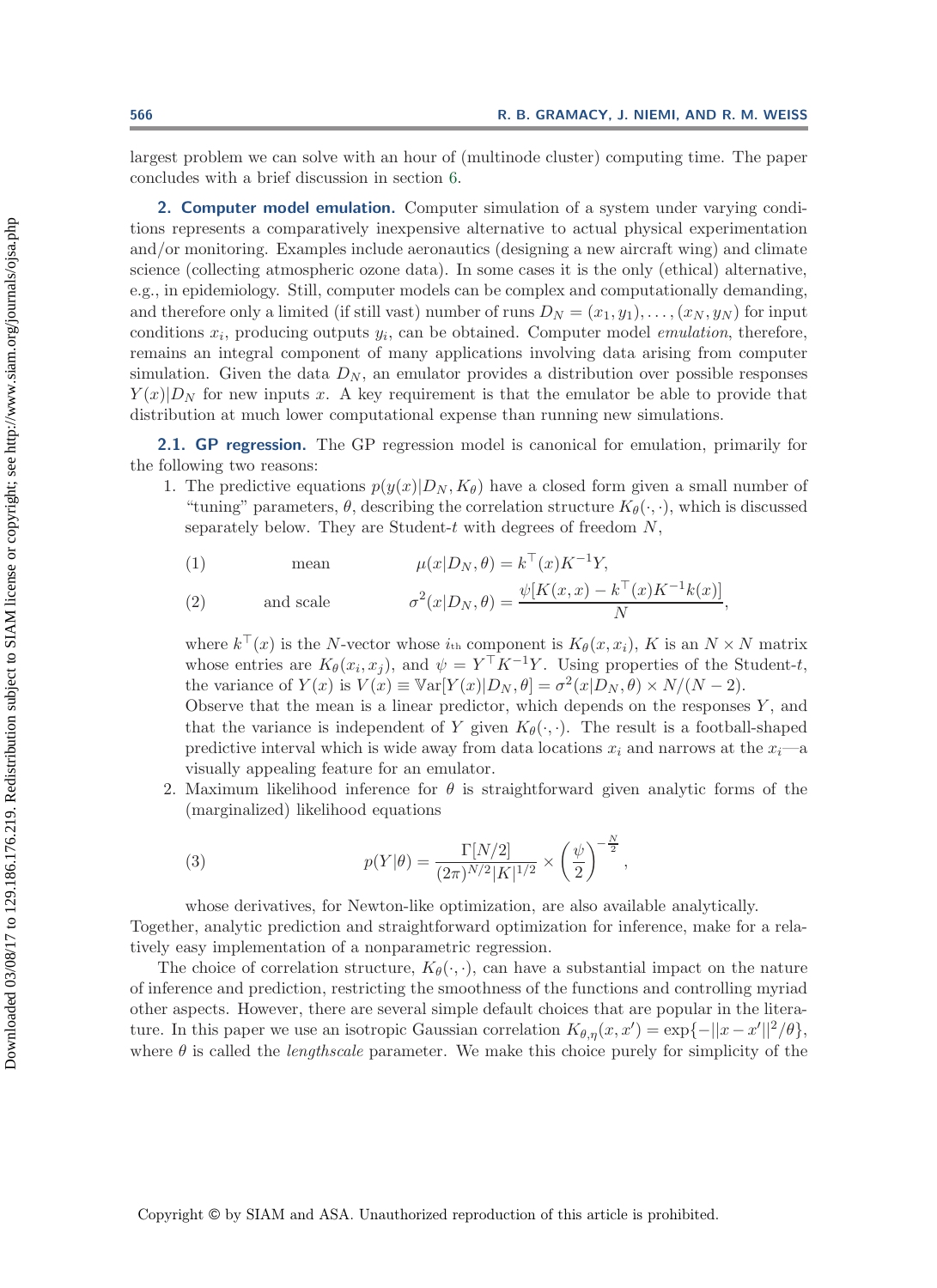exposition and because it is historically the most common choice for computer experiments. The general methodology we present is independent of this choice.

Unfortunately, the above equations reveal a computational expense that depends on the size of the correlation matrix, K. Inverse and determinant calculations are  $O(N^3)$  which, even for modest  $N$ , can mean that (in spite of the above attractive features) GPs may not satisfy the key requirement of being fast relative to the computer simulation being emulated. Advances in hardware design, e.g., multicore machines and GPUs, may offer some salvation. Recently several authors [\(Franey, Ranjan, and Chipman,](#page-19-11) [2012;](#page-19-11) [Eidsvik et al.,](#page-19-7) [2013](#page-19-7); [Paciorek et al.,](#page-20-4) [2013\)](#page-20-4) have described custom GP prediction and inference schemes which show a potential to handle much larger problems than ever before.

<span id="page-3-0"></span>**2.2. Local approximate GP modeling.** It makes sense to develop emulators which can exploit these new resources, especially as they move into the mainstream. For obvious reasons, emulation in better than  $O(N^3)$  time is also desirable, and for that imposing sparsity is a popular tactic. [Gramacy and Apley](#page-19-9) [\(2014\)](#page-19-9) proposed a local scheme leveraging sparsity toward providing fast and accurate prediction, ideal for computer model emulation on modern multicore desktops.

The idea is to focus, specifically, on the prediction problem at a particular location,  $x$ . [Gramacy and Apley](#page-19-9) recognized, as many others have before, that data with inputs far from  $x$  have vanishingly small influence on the resulting GP predictor (assuming typical distancebased correlation functions). Exploiting that, the scheme seeks to build a GP predictor from data  $D_n(x) \equiv D_n(X_n(x))$  obtained on a subdesign  $X_n(x)$  of the full design  $X \equiv X_N$ , where  $n \ll N$ . One option is a so-called nearest neighbor (NN) subdesign, where  $D_n$  comprises the inputs in  $X$  which are closest to  $x$ , measured relative to the chosen correlation function, but this is known to be suboptimal [\(Vecchia](#page-20-5), [1988](#page-20-5)). It is better to take at least a few design points farther away in order to obtain good estimates of the parameter  $\theta$  [\(Stein, Chi, and Welty,](#page-20-7) [2004\)](#page-20-7). However, searching for the optimal design  $\hat{D}_n(x)$ , according to almost any criteria, is a combinatorially huge undertaking. The interesting pragmatic research question that remains is, Is it possible to do better than the NN scheme without much extra computational [effort?](#page-19-9)

Gramacy and Apley demonstrated that it is indeed possible, with the following greedy scheme. Suppose a local design  $X_i(x)$ ,  $j < n$ , has been built up already and that a GP predictor has been inferred from data  $D_i(x)$ . Then, choose  $x_{i+1}$  by searching among the remaining unchosen design candidates  $X_N \backslash X_j(x)$  according to a criterion, discussed momentarily. Augment the data set  $D_{i+1}(x) = D_i \cup (x_{i+1}, y(x_{i+1}))$  to include the chosen design point and its corresponding response, and update the GP predictor. Updating a GP predictor is possible in  $O(j^2)$  time [\(Gramacy and Polson,](#page-19-13) [2011\)](#page-19-13) with judicious application of the parti-tioned inverse equations [\(Barnett](#page-19-14), [1979](#page-19-14)). So as long as each search for  $x_{i+1}$  is fast, and involves no new operations larger than  $O(j^2)$ , then the final scheme, repeating for  $j = n_0, \ldots, n$ , will require  $O(n^3)$  $O(n^3)$  [time,](#page-19-9) [just](#page-19-9) like the NN scheme.

Gramacy and Apley considered two criteria in addition to NN, one being a special case of the other. The first is to minimize the empirical Bayes mean-square prediction error (MSPE):  $J(x_{j+1}, x) = \mathbb{E}\{[Y(x) - \mu_{j+1}(x|D_{j+1}, \hat{\theta}_{j+1})]^2 | D_j(x)\}\$ , where  $\hat{\theta}_{j+1}$  is the estimate for  $\theta$  based on  $D_{j+1}$ . The predictive mean  $\mu_{j+1}(x|D_{j+1}, \hat{\theta}_{j+1})$  follows [\(1\)](#page-2-1), except that the  $j+1$  subscript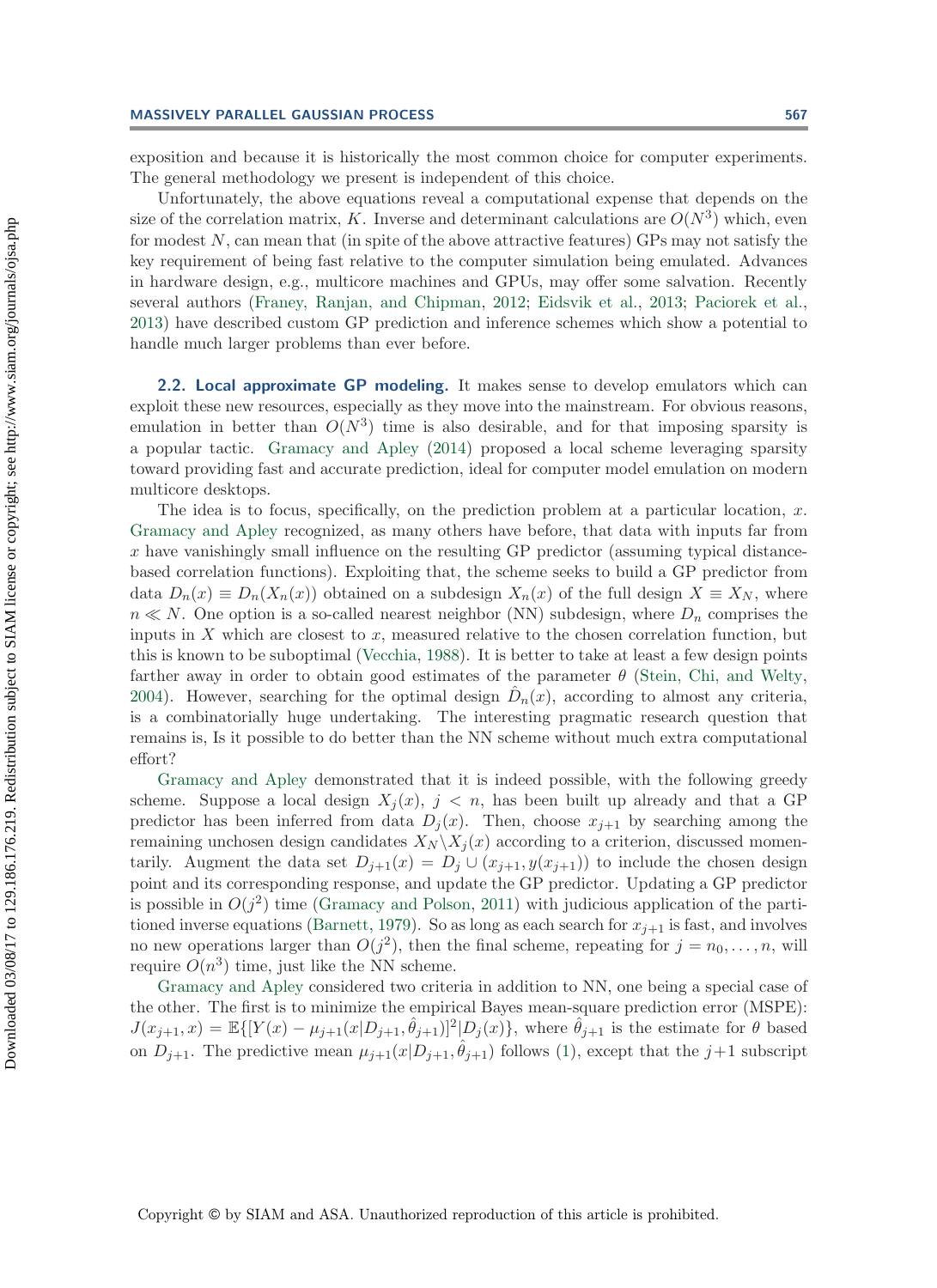<span id="page-4-0"></span>has been added in order to indicate dependence on  $x_{j+1}$  and the future, unknown  $y_{j+1}$ . They then derive the approximation

(4) 
$$
J(x_{j+1}, x) \approx V_j(x|x_{j+1}; \hat{\theta}_j) + \left(\frac{\partial \mu_j(x; \theta)}{\partial \theta}\Big|_{\theta = \hat{\theta}_j}\right)^2 \left/ \mathcal{G}_{j+1}(\hat{\theta}_j).
$$

The first term in [\(4\)](#page-4-0) estimates predictive variance at x after  $x_{i+1}$  is added into the design,

<span id="page-4-1"></span>(5) 
$$
V_j(x|x_{j+1};\theta) = \frac{(j+1)\psi_j}{j(j-1)} v_{j+1}(x;\theta),
$$

$$
\text{where } v_{j+1}(x;\theta) = \left[K_{j+1}(x,x) - k_{j+1}^\top(x)K_{j+1}^{-1}k_{j+1}(x)\right].
$$

Minimizing predictive variance at x is a sensible goal. The second term in  $(4)$  estimates the rate of change of the predictive mean at  $x$ , weighted by the expected *future* inverse information,  $\mathcal{G}_{i+1}(\hat{\theta}_i)$ , after  $x_{i+1}$  and the corresponding  $y_{i+1}$  are added into the design. Note that this weight does not depend on  $x$ , but in weighting the rate of change (derivative) of the predictive mean at x it is "commenting" on the value of  $x_{i+1}$  for estimating the parameter of the correlation function,  $\theta$ . So this MSPE criteria balances reducing predictive variance with learning local wigglyness of the surface.

It turns out that the contribution of the second term, beyond the new reduced variance, is small. [Gramacy and Apley](#page-19-9) show that the full MSPE criteria leads to qualitatively similar local designs  $X_n(x)$  as ones obtained using just  $V_j(x|x_{j+1}; \theta_j)$ , which provides indistinguishable outof-sample predictive performance at a fraction of the computational cost (since no derivative calculations are necessary). This simplified criteria is equivalent to choosing  $x_{j+1}$  to maximize *reduction* in variance:

<span id="page-4-3"></span>
$$
(6)
$$

$$
v_j(x; \theta) - v_{j+1}(x; \theta)
$$
  
=  $k_j^{\top}(x)G_j(x_{j+1})m_j^{-1}(x_{j+1})k_j(x) + 2k_j^{\top}(x)g_j(x_{j+1})K(x_{j+1}, x) + K(x_{j+1}, x)^2m_j(x_{j+1}),$ 

<span id="page-4-2"></span>where  $G_j(x') \equiv g_j(x')g_j^+(x'),$ 

(7) 
$$
g_j(x') = -m_j(x')K_j^{-1}k_j(x')
$$
 and  $m_j^{-1}(x') = K_j(x', x') - k_j^{-1}(x')K_j^{-1}k_j(x').$ 

Those  $O(j^2)$  calculations are a simple consequence of deploying the partitioned inverse equa-tions on the salient elements of [\(5\)](#page-4-1), thereby bypassing more expensive  $O(j^3)$  ones. Although known for some time in other contexts, [Gramacy and Apley](#page-19-9) chose the acronym ALC to denote the use of that decomposition in local design in order to recognize its first use toward *global* design of computer experiments by a method called *active learning [Cohn](#page-19-15)* [\(1996](#page-19-15)). That scheme required numerically integrating [\(7\)](#page-4-2) over the entire design space. Although the localized analogue above is simpler because it does not involve an integral, both global and local versions require a computationally intensive search over a large set of candidates  $x_{j+1} \in X_N \backslash X_j(x)$ . Speeding up this search is the primary focus of our contribution.

Global emulation, that is, predicting over a dense grid of  $x$ -values, can be done in serial by looping over the x's or in parallel since each calculation of local  $X_n(x)$ 's is independent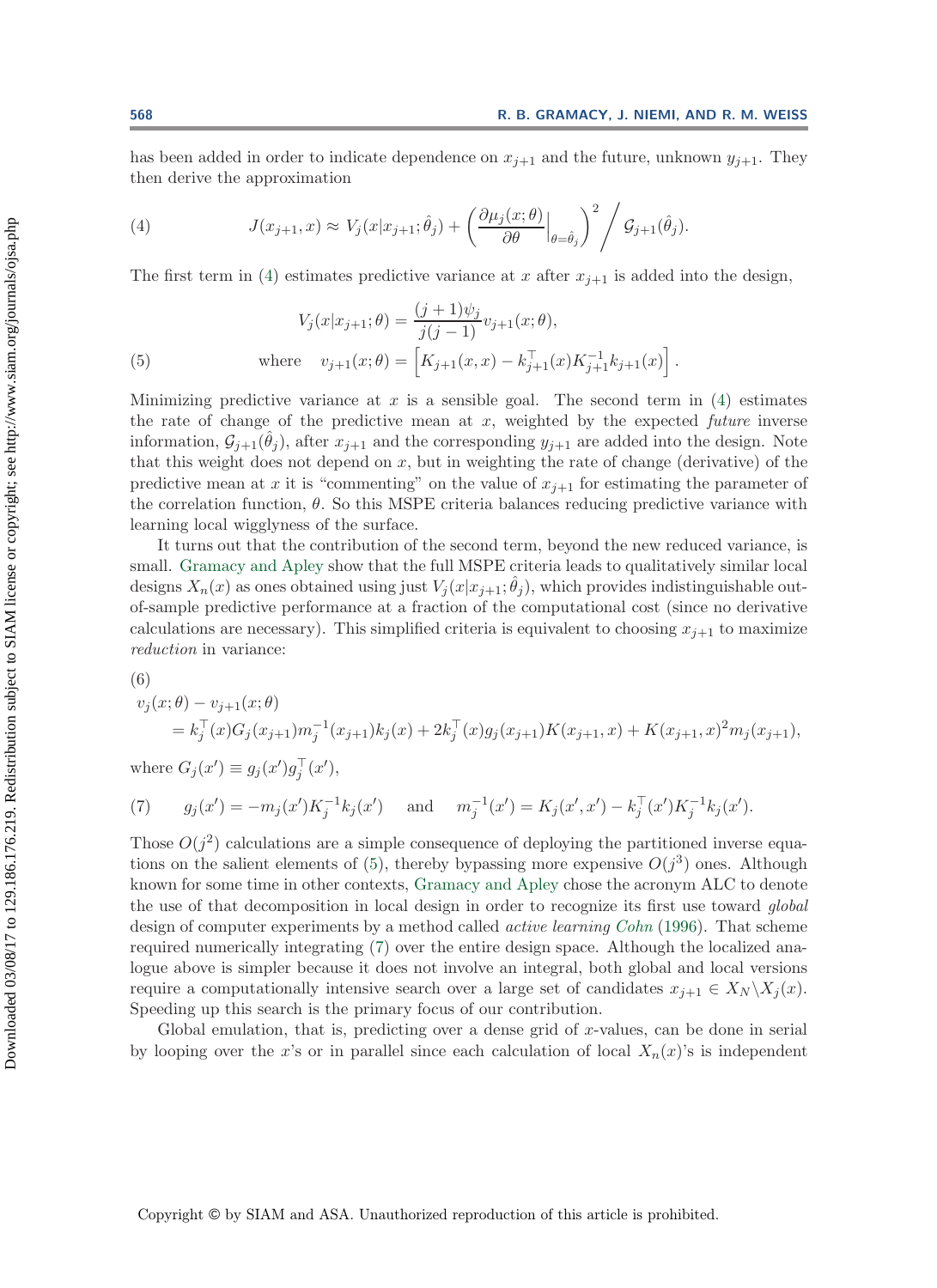#### **MASSIVELY PARALLEL GAUSSIAN PROCESS 569**

- 1. Choose a sensible starting global  $\theta_x = \theta_0$  for all x.
- 2. Calculate local designs  $X_n(x, \theta_x)$  based on ALC, independently for each x: (a) Choose a NN design  $X_{n_0}(x)$  of size  $n_0$ .
	- (b) For  $j = n_0, ..., n-1$ , set

$$
x_{j+1} = \arg\max_{x_{j+1} \in X_N \setminus X_j(x)} v_j(x; \theta_x) - v_{j+1}(x; \theta_x),
$$

and then update  $D_{j+1}(x, \theta_x) = D_j(x, \theta_x) \cup (x_{j+1}, y(x_{j+1})).$ 

3. Also independently, calculate the MLE  $\hat{\theta}_n(x)|D_n(x,\theta_x)$  thereby explicitly obtaining a globally nonstationary predictive surface. Set  $\theta_x = \theta_n(x)$ .

4. Repeat steps 2–3 as desired.

5. Output predictions  $Y(x)|D_n(x, \theta_x)$  for each x.

<span id="page-5-1"></span>**Figure 1.** Multistage approximate local GP modeling algorithm.

of the others. This kind of embarrassingly parallel calculation is most easily implemented on SMP machines via OpenMP pragmas. As we demonstrate in section [5,](#page-15-0) one can additionally divvy up predic[tions on multiple nodes of a cluster for very big calculations. Finally,](#page-19-9) Gramacy and Apley recommend a two-stage scheme wherein local  $\theta_n(x)$ 's are calculated after each local sequential design  $X_n(x)$  is chosen, so that the second iteration's local designs use locally estimated parameters. This leads to a globally nonstationary model which provides highly accurate predictions under a tight computational budget. The full scheme is outlined algorithmically in Figure [1.](#page-5-1) It is worth remarking that the scheme is completely deterministic, calculating the same local designs for prediction at x, given identical inputs  $(n, \text{ initial } \theta_0, \text{ and } \theta_n)$ data  $D_N$ ) in repeated executions. It also provides local uncertainty estimates—a hallmark of any approximation—via [\(2\)](#page-2-2) with  $D_n(x)$ , which are organically inflated relative to their full data  $(D_N)$  counterparts. Empirically, those uncertainty estimates over cover, as they are perhaps overly conservative. [Gramacy and Apley](#page-19-9) suggest adjustments that can be made to project toward narrower bounds which are closer to their full N counterparts.

<span id="page-5-0"></span>**3. GPU computing.** Under NVIDIA's CUDA programming model, work is offloaded to a general purpose GPU device by calling a *kernel* function—specially written code that targets execution on many hundreds of GPU cores. CUDA has gained widespread adoption since its introduction in 2007 and many "drop-in" libraries for GPU-acceleration have been published, e.g., the CUBLAS library which contains a cublasDgemm function that is the GPU equivalent of the DGEMM matrix-matrix multiplication function from the C BLAS library. Such GPU-aware libraries allow for significant speedups at minimal coding investment, and most use of GPUs for acceleration in statistical applications has been accomplished by replacing calls to CPUbased library functions with the corresponding GPU kernel call from a GPU-aware library [\(Franey, Ranjan, and Chipman,](#page-19-11) [2012](#page-19-11); [Eidsvik et al.](#page-19-7), [2013](#page-19-7); [Paciorek et al.,](#page-20-4) [2013\)](#page-20-4). This can be an effective approach to GPU-acceleration when the bottleneck in the program lies in manipulating very large matrices, e.g., of dimension  $\geq$  1000, as otherwise GPU-aware math libraries can actually be less efficient than CPU ones. In our application, the calculations in Figure [1](#page-5-1) involve relatively small matrices by design and therefore do not benefit from this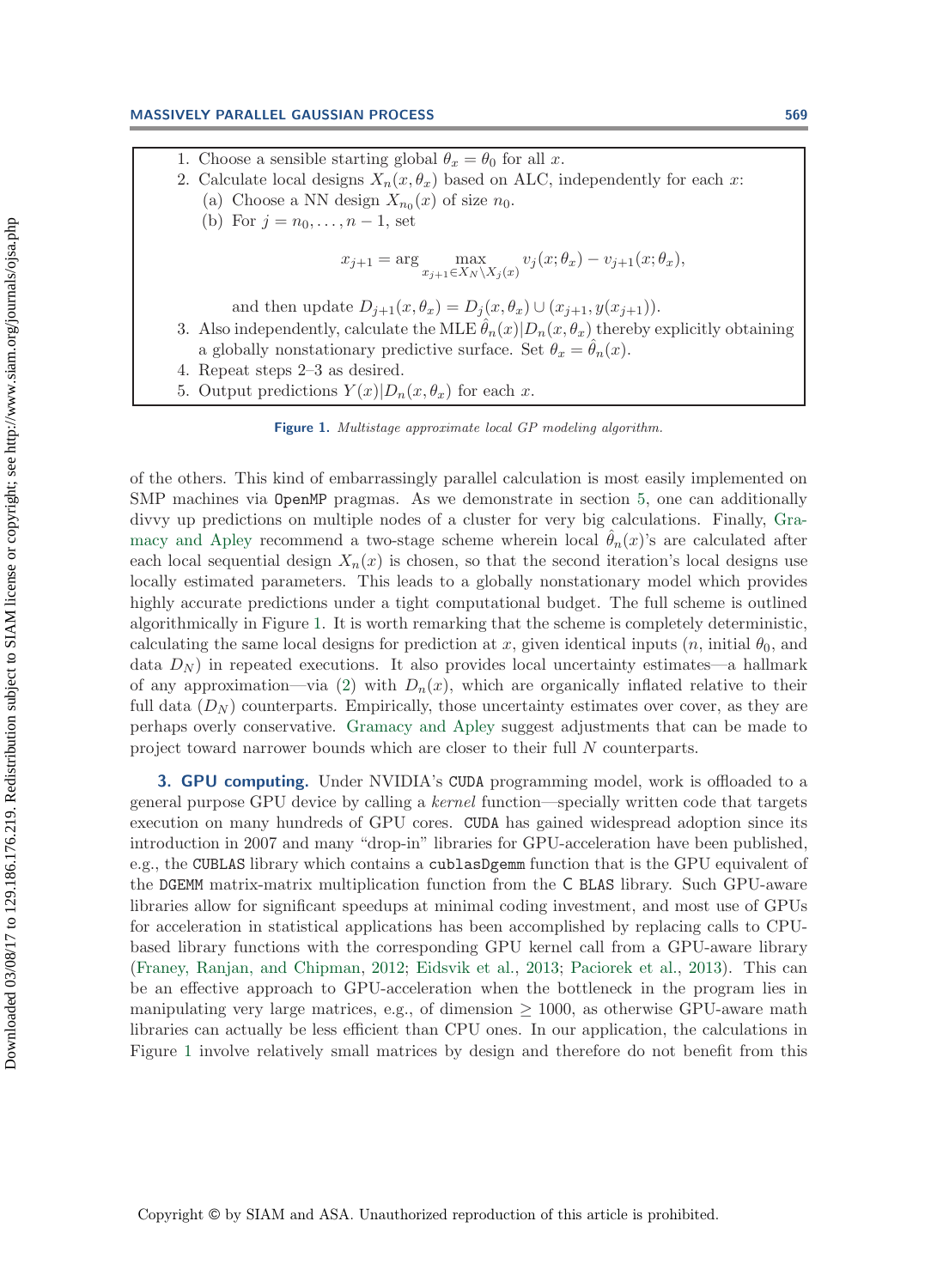drop-in style approach to GPU-acceleration. Instead, we have developed a custom kernel that is optimized for our relatively small matrices and also carries out many processing steps in a single invocation.

The nuances of our implementation require an understanding of the GPU architecture. In the CUDA computing model, threads are grouped into *blocks* of up to 1024 threads per block.[1](#page-6-0) Up to 65,535 thread blocks can be instantiated to create the kernel *grid*, a structure of thread blocks on which a GPU kernel function is invoked.[2](#page-6-1) Groups of threads belonging to a given block are simultaneously executed in a *warp*. All warps derived from a given block are guaranteed to be resident on the same streaming multiprocessor (SM) on the GPU device. The number of threads per warp is fixed by the GPU architecture (our cards have 32 threads per warp) and the assignment of threads to warps is controlled by the GPU hardware. The number of blocks that can run simultaneously on a given SM is constrained by the amount of memory and the number of registers required by the threads within each block. The number of SMs and the total number of blocks is fixed by the GPU hardware architecture. (Our cards have 16 SMs, and each can host multiple blocks simultaneously.) Assigning multiple blocks to a single SM allows threads from one block to utilize the SM, e.g., perform floating point operations, while threads from another block wait for memory transactions to complete.

Relative to other parallel architectures, GPUs allocate a relatively small amount of memory and registers to each thread. In descending order of access speed, the types of memory utilized for our kernels are registers, shared memory and local/global memory. Registers and local memory are thread-specific and up to 32,768 registers are available to the threads belonging to a given block. Shared memory (up to 48 KB per block) is accessible by all threads belonging to the same block and provides a high-speed location for threads within the same block to communicate with one another and work collectively on data manipulation. Global memory (up to 5 GB per GPU device) is accessible by all threads across all blocks but is an order of magnitude slower than shared memory and registers. Because all interblock communication must use global memory, GPU-based applications tend to achieve high performance only on strongly data-parallel algorithms in which work can be cleanly divided across the thread blocks, thereby allowing them to operate independently. For detailed information about parallelism and memory in GPUs, see [Kirk and Wen-mei](#page-19-16) [\(2010\)](#page-19-16).

Due to the multiple levels of parallelism, and the different memory types and speeds, constructing kernels can be difficult and, sometimes, counterintuitive. In the remainder of this section, we isolate the calculations from Figure [1](#page-5-1) that are best suited to the GPU architecture, describe how those can be implemented on a GPU, and discuss how best to utilize the resulting GPU subroutine in the wider context of global approximate emulation.

<span id="page-6-2"></span>**3.1. GPU ALC calculation.** The most computationally intensive subroutine in the local approximate GP algorithm is step 2(b) in Figure [1:](#page-5-1) looping over all remaining candidates and evaluating the reduction in variance [\(6\)](#page-4-3) to find the next candidate to add into the design. Each reduction in variance calculation is  $O(j^2)$ , and in a design with N points, there are

<span id="page-6-0"></span><sup>1</sup>All values reported here are for CUDA Compute Capability version 2.0, which is the version used in our experiments.<br><sup>2</sup>We restrict ourselves to a one-dimensional grid; more blocks may be instantiated in two- and three-

<span id="page-6-1"></span>dimensional grids.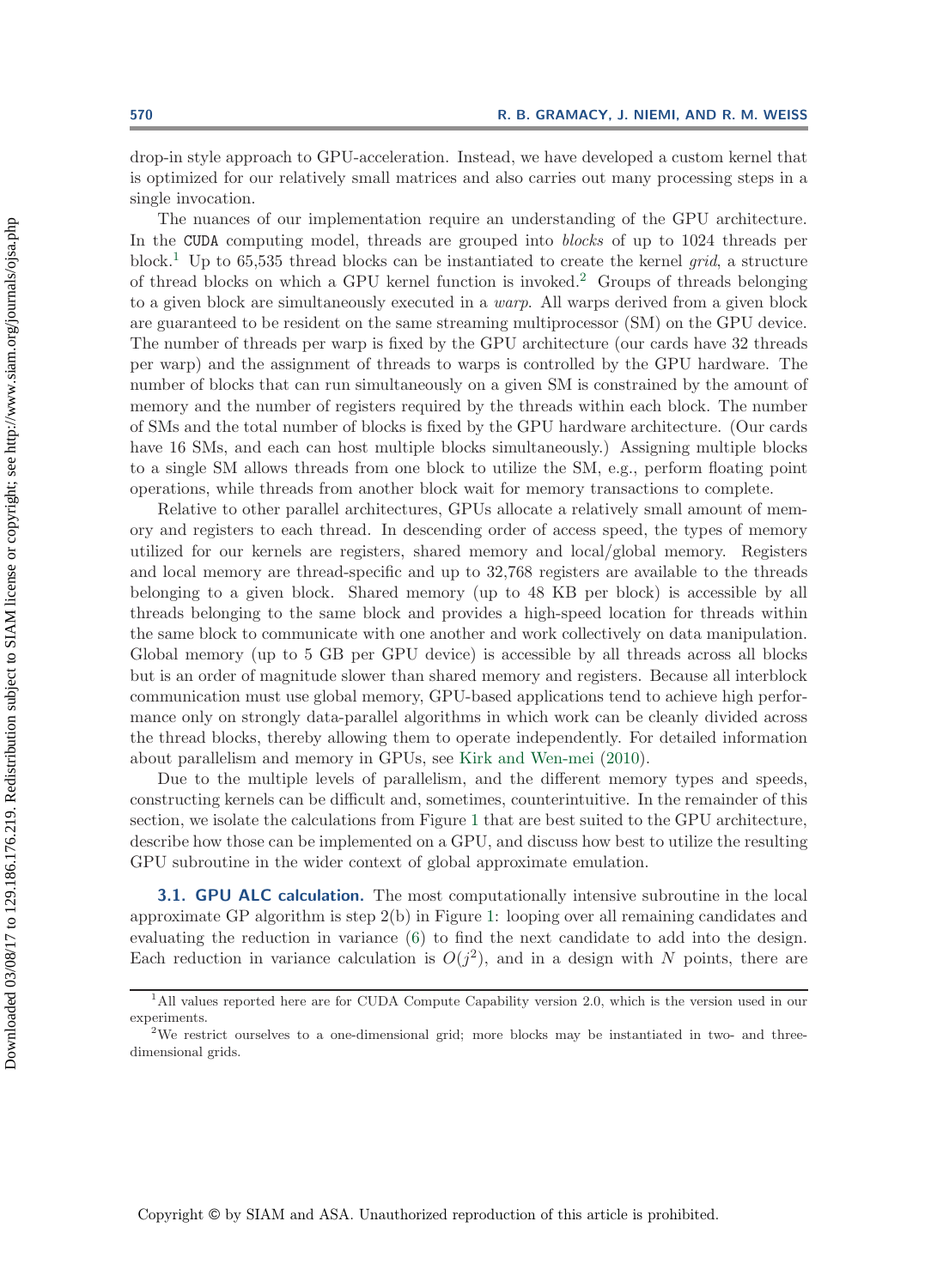$N' = N - j$  candidates. Usually  $N \gg j$ , so the overall scheme for a single x is  $O(Nn^3)$ , a potentially huge undertaking called for  $j = n_0, \ldots, n$  for each predictive location x. As [Gramacy and Apley](#page-19-9) [\(2014\)](#page-19-9) point out, it may not be necessary to search over all  $N - j$ candidates—searching over a smaller set (say,  $N' = 100n$ ) of NNs can consistently yield the same local design as searching over the full set. However, the resulting  $O(n^4)$  search can still represent a considerable computational undertaking, even for modest  $n$ , when the number of predictive locations is large.

The structure of the evaluations of  $(6)$ , independent for each of the N' candidates, is ideal for GPU computing. Each candidate's calculation can be assigned to a dedicated thread block so long as  $N' < 65535$ , i.e., the number of thread blocks. Each of the sequence of  $O(i^2)$  operations required for each candidate's calculation (i.e., each block) can be further parallelized across j threads within the designated block so long as  $j \leq n < 1024$ , potentially in parallel with many others. Some care is needed to ensure that (a) as many of these independent calculations as possible actually *do* occur in parallel; (b) threads execute the same instructions on nearby memory locations at the same time for high throughput; (c) there are as few synchronization points as possible; (d) memory transfers to and from the GPU device are minimized; and (e) memory accesses on the GPU are primarily to fast memory locations rather than to high-latency global memory.

Figures [2](#page-8-0) and [3](#page-9-0) describe our GPU implementation via the data/memory structure and the execution sequence, respectively. In both cases the description is for a particular block and thread within the block, indexed by  $b$  and  $t$ , respectively. The  $b$  index selects a candidate  $x_b$  from a row of the set of remaining candidates  $\tilde{X}_j(x) = X_N \backslash X_j(x)$ . When the kernel executes, many blocks, i.e., a range of b-values, are run in parallel. The number which execute in parallel depends on the size of the problem,  $j$  and  $N$ , and other operating conditions, but we find that it is typically in the hundreds for the problems we've attempted. Within a block, the  $t$  index selects a column of a matrix, or an entry of a vector, in order to parallelize the within-block computation. Based on the value of  $t$ , threads can take different execution paths. However, execution is swiftest when  $\approx 32$  threads (the warp size) execute the same sequence of operations on adjacent memory locations. Therefore an effort has been made to avoid divergent execution paths whenever possible.

Figure [2](#page-8-0) describes the inputs/outputs (first two tables) and the working memory (last two) of the GPU kernel. The right-hand columns of the tables describe variables in terms of quantities in [\(6\)](#page-4-3). Note that some are reused. The table headings indicate what type of memory the variable is stored in. Initially, all nonscalar inputs reside in slow global memory. Parts of global memory that are frequently accessed by the block, b, are copied into that block's shared memory. Shared memory locations which are repeatedly accessed by particular threads, t, within a block use temporary register storage. No local memory is required for our kernels. As a visual queue we use a subscript  $t$  to distinguish between a register quantity indexing a particular value of a shared memory array. For example,  $k_t$  is used to calculate what will eventually reside in  $k[t]$ , the tth indexed shared memory mapping pointed to by k. Eventually, k will store  $k_j(x_b)$ , a j-vector, and will later be reclaimed to store  $K_n^{-1}k_j(x_b)$ .

Several of the steps outlined in Figure [3](#page-9-0) require more detailed explanation. Notice that steps 2 and 6 assume an isotropic Gaussian correlation function. Simple modification would accommodate another family and/or a separable version via a vectorized  $\theta$  parameter. In two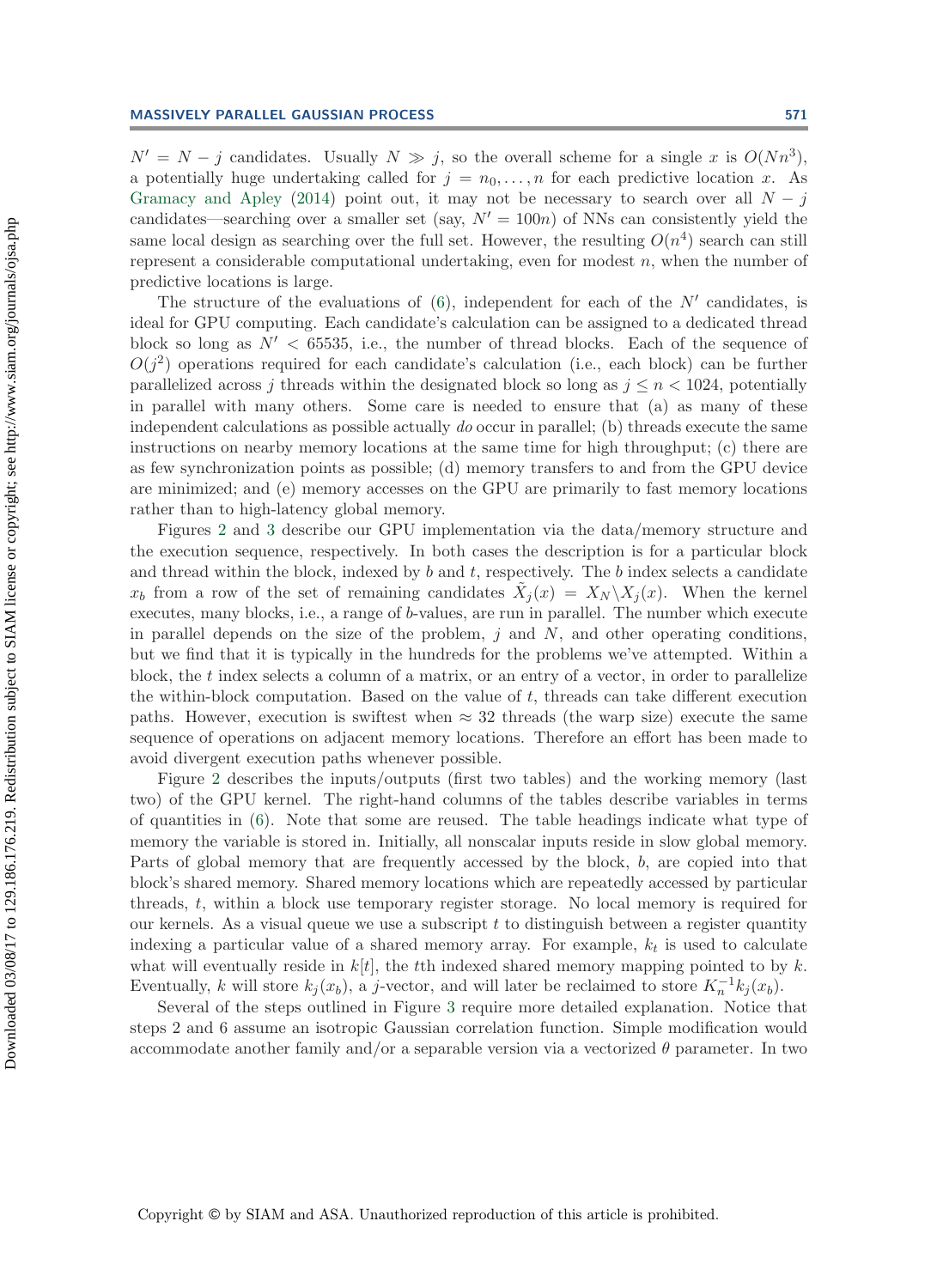| The thread is indexed by $t$ , and the block by $b$ .                                                                                                                                                               |                                                                                                |  |  |  |  |  |  |  |
|---------------------------------------------------------------------------------------------------------------------------------------------------------------------------------------------------------------------|------------------------------------------------------------------------------------------------|--|--|--|--|--|--|--|
| Scalar inputs stored in registers:                                                                                                                                                                                  |                                                                                                |  |  |  |  |  |  |  |
| variable description                                                                                                                                                                                                |                                                                                                |  |  |  |  |  |  |  |
| $\dot{\jmath}$                                                                                                                                                                                                      | integer number of rows in the current local design $X_i(x)$                                    |  |  |  |  |  |  |  |
| $\theta$                                                                                                                                                                                                            | double precision lengthscale parameter $\theta$                                                |  |  |  |  |  |  |  |
| $\eta$                                                                                                                                                                                                              | double precision nugget parameter $\eta$                                                       |  |  |  |  |  |  |  |
| N                                                                                                                                                                                                                   | the number of rows $(N - j)$ in the candidate matrix $\ddot{X} = X_N \backslash X_j(x)$        |  |  |  |  |  |  |  |
| $\overline{p}$                                                                                                                                                                                                      | integer number of columns in $X_i(x)$ and $\tilde{X}$                                          |  |  |  |  |  |  |  |
| Double-precision input (and output) arrays stored in global memory:                                                                                                                                                 |                                                                                                |  |  |  |  |  |  |  |
| variable description                                                                                                                                                                                                |                                                                                                |  |  |  |  |  |  |  |
| <i>X</i> row-wise flattened $X_j(x)$ , a $j \times p$ matrix<br>$K^{-1}$ row-wise flattened $K^{-1}$ , a $j \times j$ matrix<br>$\tilde{X}$ row-wise flattened $X_N \setminus X_j(x)$ , a $(N - j) \times p$ matrix |                                                                                                |  |  |  |  |  |  |  |
|                                                                                                                                                                                                                     |                                                                                                |  |  |  |  |  |  |  |
|                                                                                                                                                                                                                     |                                                                                                |  |  |  |  |  |  |  |
| h                                                                                                                                                                                                                   | covariances $K(x, X)$ between x and rows of X, an n-vector                                     |  |  |  |  |  |  |  |
| $\Delta$                                                                                                                                                                                                            | an $N-j$ vector containing the output of Eq. (6)                                               |  |  |  |  |  |  |  |
|                                                                                                                                                                                                                     | Double-precision working memory scalars stored in registers:                                   |  |  |  |  |  |  |  |
|                                                                                                                                                                                                                     | variable   eventual contents via analog in Eq. $(6)$                                           |  |  |  |  |  |  |  |
|                                                                                                                                                                                                                     | $\frac{1}{m^{-1}}$ $\frac{1}{m_i^{-1}}$ , identical for all threads in block b                 |  |  |  |  |  |  |  |
|                                                                                                                                                                                                                     | $k_t$ $(k_j(x))_t$ , the $t^{\text{th}}$ element of $k_j(x)$                                   |  |  |  |  |  |  |  |
|                                                                                                                                                                                                                     | later re-used for the $t^{\text{th}}$ entry of $K_j^{-1}k_j(x_b)$                              |  |  |  |  |  |  |  |
|                                                                                                                                                                                                                     | $g_t$ $(g_i(x_b))_t$ , the $t^{\text{th}}$ element of $g_i(x_b)$                               |  |  |  |  |  |  |  |
| $\ell_t$                                                                                                                                                                                                            | $K(x_b, x)$ , identical for all threads t in block k                                           |  |  |  |  |  |  |  |
| later re-used for the $t^{\text{th}}$ entry of $G_i^{-1}(x')m_i^{-1}(x_b)k_j(x)$                                                                                                                                    |                                                                                                |  |  |  |  |  |  |  |
| Double-precision working memory arrays stored in shared memory:                                                                                                                                                     |                                                                                                |  |  |  |  |  |  |  |
| variable                                                                                                                                                                                                            | eventual contents via analog in Eq. $(6)$                                                      |  |  |  |  |  |  |  |
| x <sub>b</sub>                                                                                                                                                                                                      | a p-vector: the $b^{\text{th}}$ candidate/row of $\tilde{X}$                                   |  |  |  |  |  |  |  |
| $\boldsymbol{k}$                                                                                                                                                                                                    | $k_i(x)$ , a j-vector;                                                                         |  |  |  |  |  |  |  |
|                                                                                                                                                                                                                     | later re-used for element-wise product of $k_j(x_b)$ and $K_j^{-1}k_j(x_b)$                    |  |  |  |  |  |  |  |
| $\mathfrak{g}$                                                                                                                                                                                                      | $g_i(x_b)$ , a j-vector                                                                        |  |  |  |  |  |  |  |
| ł.                                                                                                                                                                                                                  | a <i>j</i> -vector with element-wise product of $k_j(x)$ <sup>T</sup> and $K_j^{-1}k_j(x_b)$ ; |  |  |  |  |  |  |  |
|                                                                                                                                                                                                                     | later re-used for product of $k_j(x)$ <sup>T</sup> and $G_j^{-1}(x')m_j^{-1}(x_b)k_j(x)$       |  |  |  |  |  |  |  |

<span id="page-8-0"></span>**Figure 2.** Inputs, outputs, and working memory used by the GPU kernel computing [\(6\)](#page-4-3).

places, a sequence of two synchronized steps  $(3 \rightarrow 4 \text{ and } 6 \rightarrow 7)$  calculate the scalar value(s) of a quadratic form by first having each thread, asynchronously, fill a particular entry in a j-vector, and then sum its elements via a *reduction*. Reductions are a way to get multiple threads to work simultaneously toward calculating something that is more natural serially, like a sum. Our implementation, abstracted as "sum.reduce $(t, v)$ " for thread t's contribution to calculating the sum of the vector  $v$ , uses the logarithmic version described on the [SHARCNET](#page-20-11) [\(2012\)](#page-20-11) pages, which makes use of  $|j/2|$  threads. Since more than half of the threads are idle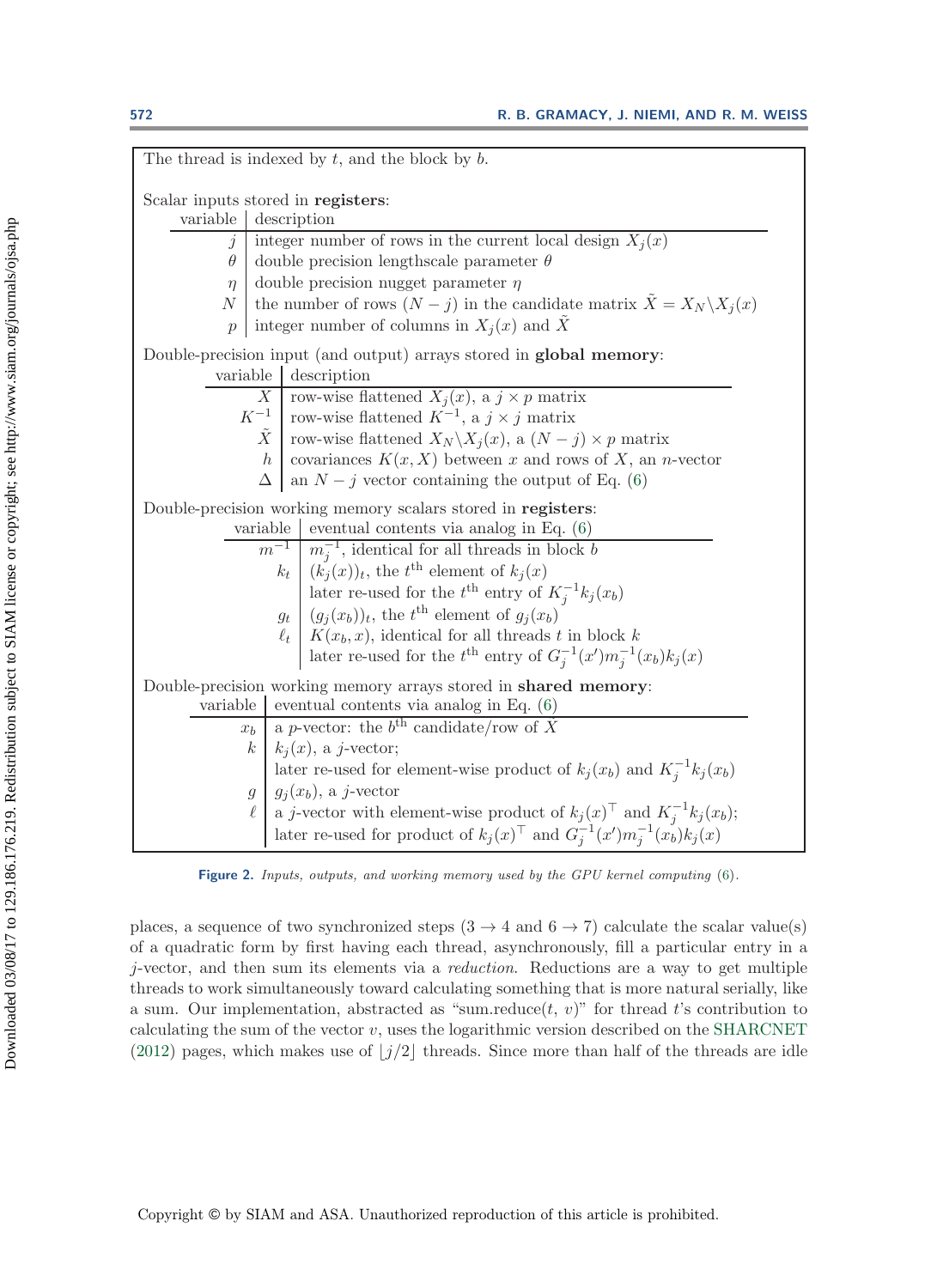### **MASSIVELY PARALLEL GAUSSIAN PROCESS 573**

Recall that t indexes the thread and b indexes the block. Each enumerated set of instructions is implicitly followed by a thread synchronization. 1. *% Copy the*  $b^{th}$  *candidate (row of*  $\tilde{X}$ *) into faster shared memory.* if  $(t < p)$  then  $x_b[t] \leftarrow \tilde{X}_b[b \times p + t]$ 2. *% Calculate*  $K_i(x_b, x)$ .  $k_t \leftarrow 0$ for  $(i \in \{1 : p\})$  do  $k_t \leftarrow k_t + (x_b[i] - X[k \times p + i])^2$  $k[t] \leftarrow \exp\{-k_t/\theta\}$ 3. *% Initialize*  $g_j(x_b)$  *with*  $K_j^{-1}k_j(x_b)$ , and prepare  $k_j(x_b)^\top K_j^{-1}k_j(x_b)$ .<br> $g_i \leftarrow 0$  $g_t \leftarrow 0$ for  $(i \in \{1 : j\})$  do  $g_t \leftarrow g_t + k[i] \times K^{-1}[i \times j + t].$  $\ell[t] \leftarrow g_t \times k[t]$ 4. *%* Complete the dot product  $k_j(x_b) \cdot K_j^{-1} k_j(x_b)$ .<br>  $\ell[\Omega] \leftarrow \text{sum reduce}(t, \ell)$  $\ell[0] \leftarrow \text{sum-reduce}(t, \ell)$ 5. *% Calculate*  $\mu_j^{-1}(x_b)$ *, and finish g<sub>j</sub>*( $x_b$ )*.*  $\mu_j^{-1}(x_b)$  $m^{-1} \leftarrow 1.0 + \eta - \ell[0]$  $g[t] \leftarrow g_t/m^{-1}$ % Without syncing threads, calculate  $K_i(x, x_b)$  and initialize the output array.<sup>∗</sup>  $k_t \leftarrow 0$ for  $(i \in \{1 : p\})$  do  $k_t \leftarrow k_t + (x_b[i] - x[i])^2$ <br>
∆[b] ← exp{- $k_t/\theta$ }  $\Delta[b] \leftarrow \exp\{-k_t/\theta\}$ <br>  $\%$  Prenare  $k_t(x)$ <sup>T</sup>C 6. *% Prepare*  $k_j(x)^\top G_j^{-1}(x_b)k_j(x)$  and  $k_j^\top(x)g_j(x_b)$ .  $\ell_t \leftarrow 0$  for  $(i \in \{1 : j\})$  do  $\ell_t \leftarrow \ell_t + g[t] \times g[i] \times \mu_t^{-1}$  $\ell[t] \leftarrow \ell_t \times h[t]$ <br> $k[t] \leftarrow h[t] \times g[t]$  $k[t] \leftarrow h[t] \times g[t]$ <br>% Complete the 7. *% Complete the dot products*  $k_j(x) \cdot G_j^{-1}(x') m_j^{-1}(x_b) k_j(x)$  and  $k_j(x) \cdot K_j^{-1} k_j(x_b)$ .<br>  $\ell[\Omega] \leftarrow \text{sum reduced}(t, \ell)$  $\ell[0] \leftarrow \text{sum-reduce}(t, \ell)$  $k[0] \leftarrow \text{sum-reduce}(t, k)$ 8. *% Wrapping up Eq. [\(6\)](#page-4-3).*∗  $\Delta[b] \leftarrow \ell[0] + 2.0 \times k[0] \times \Delta[b] + \Delta[b]^2 / \mu^{-1}$ 

<span id="page-9-0"></span>**Figure 3.** Psuedocode for the GPU kernel computing [\(6\)](#page-4-3). Comments are indicated by lines beginning with %; those followed by \* superscripts indicate that the following commands need be executed only on one thread, e.g., thread  $t = 0$ .

in this reduction, we implemented our own bespoke version (employing the idle threads) for the two simultaneous reductions required by Step 7, which led to a 10% speedup compared to two separate reductions. [See Appendix [A.](#page-18-0)]

Step 3 is the most computationally intensive, since it involves accessing  $j$  items stored in global memory, the tth column of  $K^{-1}$ . There is one other j-loop (step 6), but it accesses faster shared memory. Staging the tth column of  $K_j^{-1}$  in shared memory does not lead to a<br>faster implementation since multiple accesses of this data are not required within the block faster implementation since multiple accesses of this data are not required within the block. By contrast, we copy a row of X into shared memory (step 1) since it is reused (step 5),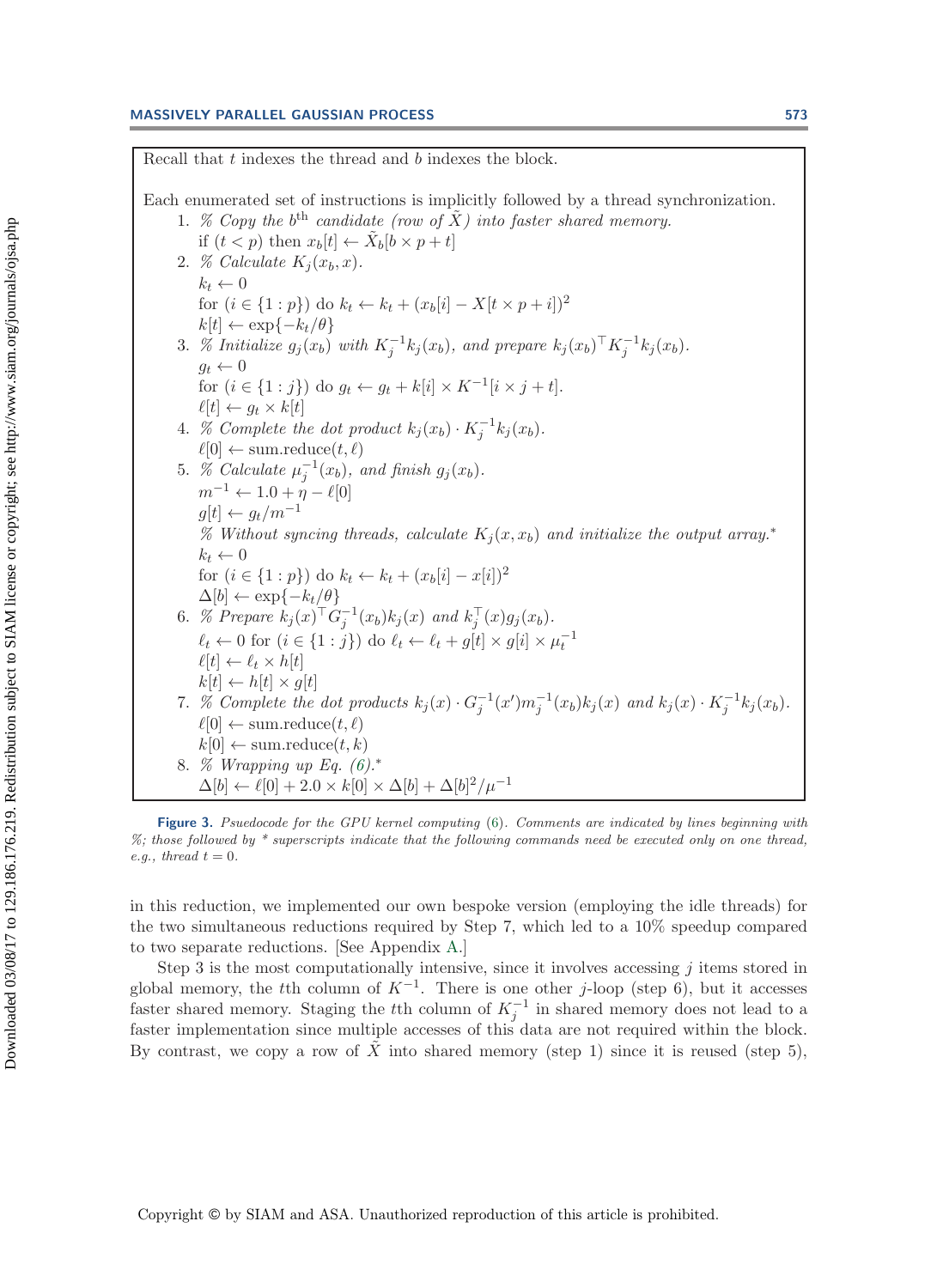thereby avoiding multiple transactions on global memory in this phase of the algorithm. We remark that it is very important to work columnwise with  $K^{-1}$  as opposed to rowwise to ensure coalescence in memory transactions. Working columnwise allows warps of threads to access adjacent memory locations storing  $K^{-1}$ . Working rowwise, i.e., accessing  $K[t \times j + i]$ , gives the same answer (because the matrix is symmetric) but is about  $j$ -times slower.

Finally, we remark that the output,  $\Delta$ , is not normalized. A final step, multiplying by  $\psi/(i-2)$ , is required to match the expression in [\(6\)](#page-4-3). This can be done as a CPU postprocessing step, although it is slightly faster on the GPU. In Figure [3,](#page-9-0)

9. *% Normalize by the global variance estimate.*

 $\Delta[b] \leftarrow \psi \Delta / (i-2).$ 

Observe that this is not actually required to find the argmax in step 2(b) of Figure [1.](#page-5-1)

**3.2. GPU–CPU full GP approximation.** The GPU kernel described above implements steps  $2(a)$  and  $2(b)$  in Figure [1.](#page-5-1) Here we discuss how it can be best situated within the outer loop(s), ultimately being applied over all predictive locations  $x \in \mathcal{X}$ . The simplest option is to serialize: simply calculate for each x in sequence, one after another. Within that loop, iterate over  $j = n_0, \ldots, n$ , performing the required CPU calculations amidst GPU kernel calls to calculate [\(6\)](#page-4-3). We show in section [4](#page-11-0) that this leads to significant speedups compared to a serial CPU-only implementation. But it makes for an inefficient use of a multiplicity (i.e., 1-CPU and 1-GPU) of computing resources. The CPU is idle while the GPU is working, and vice versa.

Both inefficiencies are addressed by deploying a threaded CPU version identical to the original one advocated by [Gramacy and Apley](#page-19-9) [\(2014\)](#page-19-9), i.e., using OpenMP. The difference here is that speedups are attained even in the case of a *single* CPU core because while one CPU thread is waiting for a GPU kernel to finish, other CPU threads can be performing CPU operations and/or queuing up the next GPU calculations. Having a small backlog of GPU kernels waiting for execution is advantageous because it means the next kernel will start immediately after the current one finishes.

There are diminishing returns for increasing numbers of CPU threads as they compete for resources on both the CPU and GPUs. There would eventually be negative returns due to inefficiencies on the CPU (too many context switches) or GPU (not enough memory to queue executions). This latter concern is very unlikely though since, e.g., our device has more than 5 GB of global memory. When  $N' < 65535$  and  $j \leq n < 1024$ , i.e., the block and thread constraints, we can still queue quite a few kernels. In typical approximations  $N'$  and n are an order of magnitude smaller and we find that (marginal) speedups are still observed when there are more than four CPU threads per CPU core (in the 1-GPU case).

Obviously, when there are multiple CPUs and/or multiple GPUs, CPU threading is essential lest the duplicated resources remain untapped. We assume here that all GPUs are identical<sup>[3](#page-10-0)</sup> and, so long as the CPU threads spread the kernels roughly equally among GPUs, no further load balancing considerations are required [\(Hagan](#page-19-17), [2011](#page-19-17)). Given a fixed number of GPUs (including zero for a CPU-only version) we find a nearly linear speedup as CPU cores (with one thread each) are added. Multiple threads per CPU core can help, although only marginally as the number of cores increases, and only if there is at least one GPU. For

<span id="page-10-0"></span><sup>3</sup>Modern multicore CPUs are always identical when in the SMP configuration.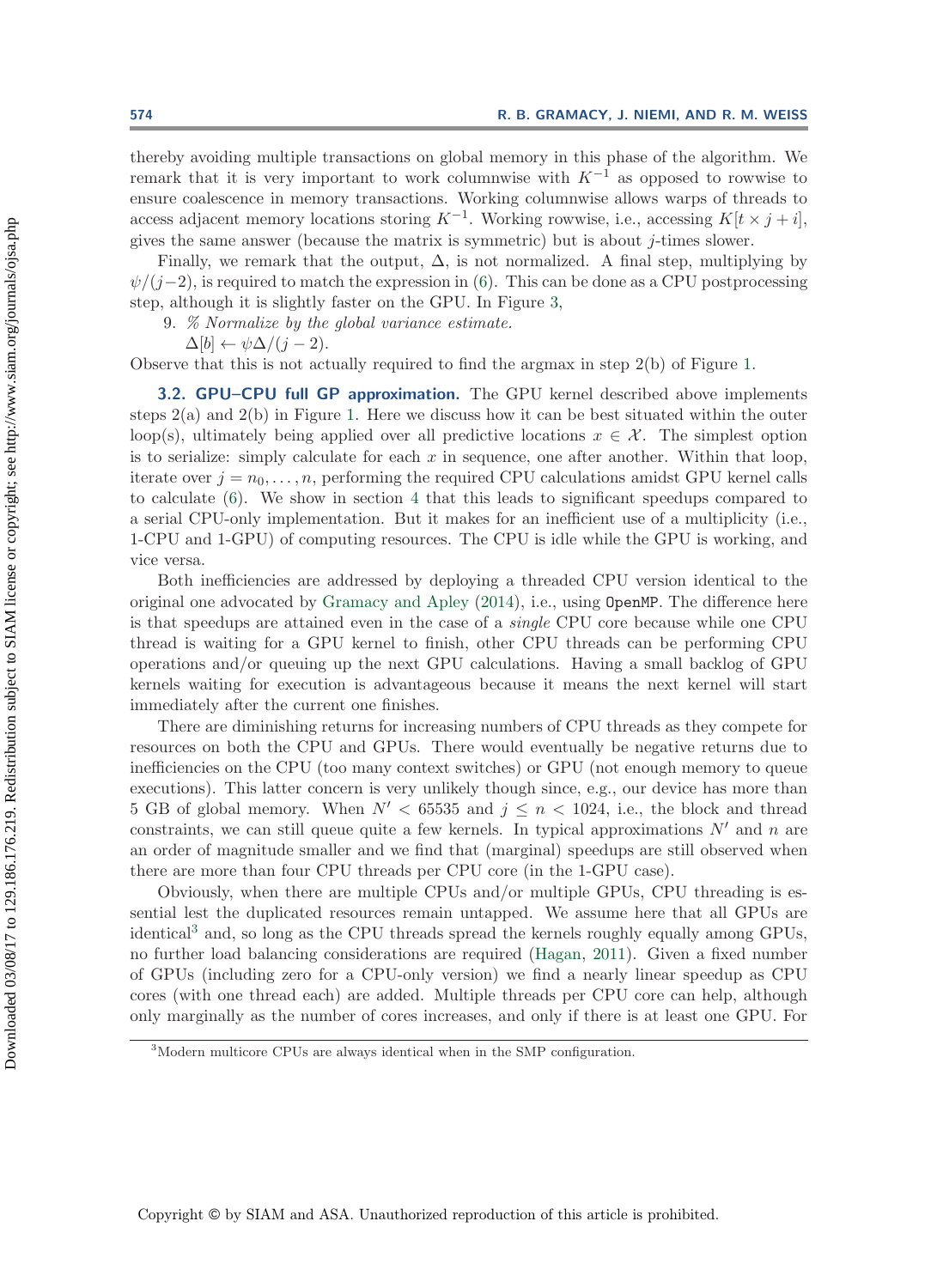example, we will show that 32 threads with 16 cores and one or two GPUs is marginally faster than using 16 threads—one per core. As GPUs are added the initial benefits are substantial, especially when there are few CPUs. In that case it again makes sense to have more threads than CPU cores.

<span id="page-11-0"></span>**4. Empirical results for the new GPU version.** In this section we borrow the twodimensional data and experimental apparatus of [Gramacy and Apley](#page-19-9) [\(2014\)](#page-19-9). This allows us to concentrate on timing results *only*—the accuracy, etc., of the resulting predictions are identical to those reported in that paper. Our discussion is broken into two parts, first focusing on the ALC calculations in isolation, then as applied in sequence to build up local designs for many input locations, independently (and in parallel). The node we used contains two NVIDIA Tesla M2090 GPU devices with 5 GB of global memory, and the L1 cache option is set to prefer shared-memory (giving 48 KB per block). It has dual-socket 8-core 2.6 GHz Intel Sandy Bridge Xeons with 32 GB of main memory.

<span id="page-11-2"></span>**4.1. GPU calculations.** Here we study the performance of GPU ALC calculations (section [3.1\)](#page-6-2) relative to the one-CPU-only alternative, beginning with Figure [4,](#page-11-1) which summarizes the result of an experiment set up in the following way. We focus on a single reference location,  $x$ , the value of which is not important as the timing results are the same for any  $x$ . We consider  $N' = 60$ K, which is close to the maximum number of blocks, with one block per candidate. The only thing that varies is the local design size n, from  $n = 16$  to  $n = 512$  (in steps of size 4). All the required correlation matrices, etc., are presumed to be calculated in advance (conditional on subdesigns  $D_n(x)$  and candidates  $\tilde{X}$ ). The time needed to build these is not included in the comparison, as they are required as inputs by both CPU and GPU methods. The extra time needed to copy data from CPU to GPU is, however, included in the GPU timings.



<span id="page-11-1"></span>**Figure 4.** Comparing CPU-only and GPU-only wall-clock timings for the ALC calculation at each of  $n_{\text{cand}} = 60000$  candidate locations for varying *n*, the size of the local design. It is assumed that the relevant covariance structures are precomputed, so these are not incorporated into the timing results. The left plot shows absolute performance on a log scale; the right plot makes a relative comparison via ratios of times.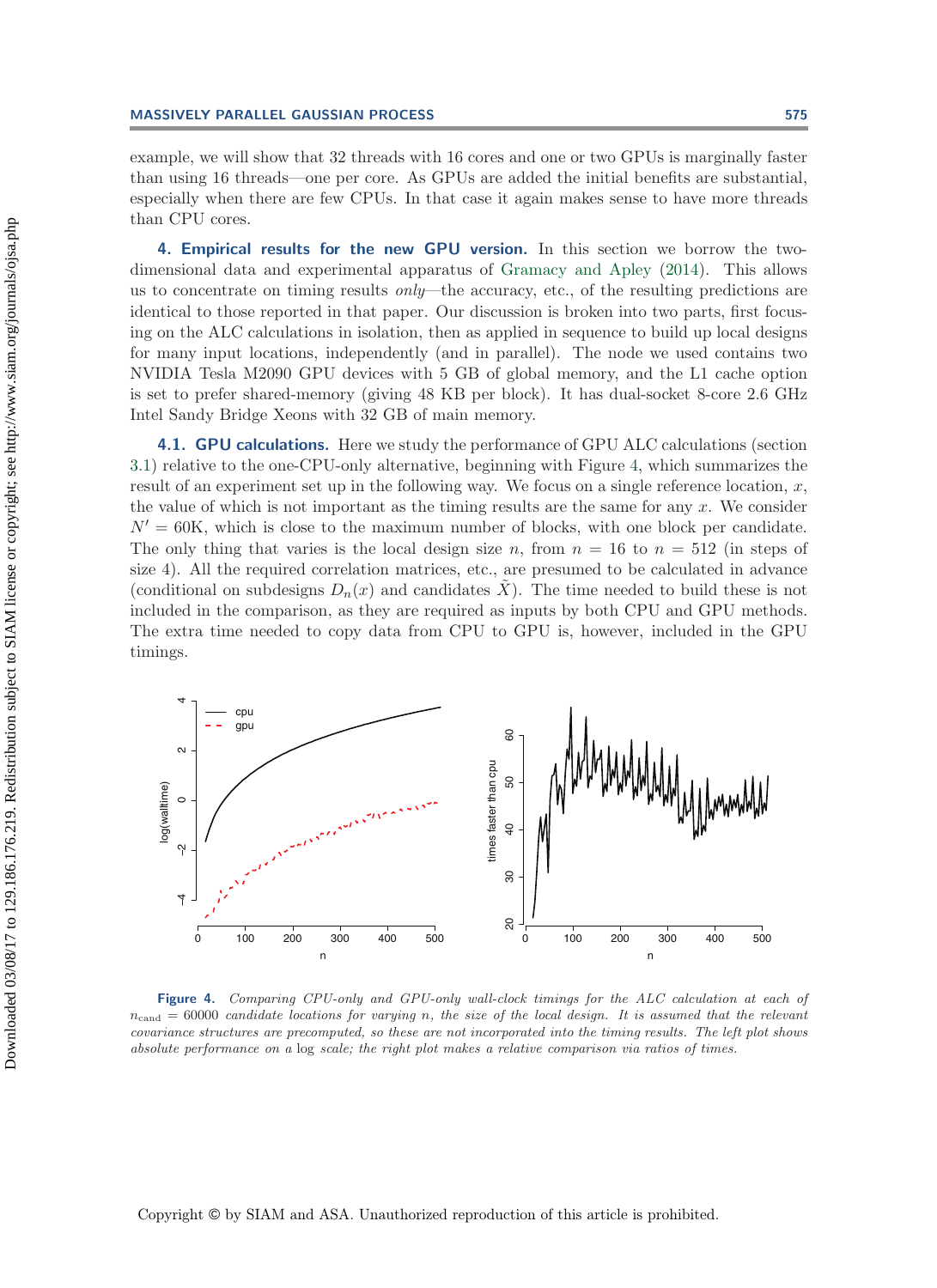The left panel of the figure shows log timings separately for the CPU and GPU; the right panel shows the relative speedup offered by the GPU obtained by dividing the CPU time by the corresponding GPU one. We observe the following. The speedups range between 20x and  $75x$ , with more modest speedups for small n owing to fewer economies of scale. Two explanations are (a) initiating data transfers to the GPU are relatively expensive when only a small amount of data is sent/received and (b) when n is small the number of GPU threads per block (also  $n$ ) is low, which results in low GPU throughput. We note that it may be possible to increase performance in the second case, for low block index  $b$ , by implementing more complex thread allocation logic to increase the number of threads per block. However, we favor a direct mapping that leads to a clear implementation over a more complex but potentially more performant solution.

Observe (Figure [4,](#page-11-1) right) that the time series of GPU compute times is periodic, which is a consequence of the GPU architecture. Several factors contribute to this phenomenon. Executions where *n* is a multiple of the warp size, i.e.,  $n = 32k$ , tend to be faster, on average. Our reduction scheme (for dot products, etc.) is fastest when  $n$  is a power of 2. There is a sweet spot near  $n = 128$ , a power of 2 and multiple of 32, with diminishing returns thereafter due to the quadratically growing  $K_n^{-1}$  that must be transferred to the GPU over the relatively slow PCIe bus.

<span id="page-12-0"></span>**4.2. Full GP approximations via CPU and GPU.** Here we study how the entire local design scheme, deploying extensive ALC search as a subroutine, compares under GPU versus CPU when calculated for a dense set of predictive localtions  $x$  in a global prediction exercise. As in section [4.1,](#page-11-2) we primarly vary the approximation fidelity via the local design size,  $n$ .

A quick profiling of a CPU-only version, varying  $n$  and  $x$ , reveals that ALC computations represent the majority of compute cycles, at 50–98%. That wide range arises due to the relative amount of ALC work required compared to other calculations. For example, each iteration j requires CPU routines to update the GP correlation structure. At the end, when  $j = n$ , MLE calculations may also be invoked. Both can require a relatively substantial number of cycles depending on the value of j, n, and the quality of initial  $\theta_x$  values, with bad ones leading to more likelihood evaluations to find the MLE. As  $j$ ,  $n$ , and  $N'$  are increased, leading to a higher fidelity approximation, the computational demands increase for ALC relative to the other CPU routines, leading to more impressive speedups with a GPU implementation.

To start things off, Figure [5](#page-13-0) compares a CPU-only version to one leveraging one- and two-GPU ALC calculations. The metric shown on the y-axis is a ratio of the wall-clock execution times obtained while predicting at ~10K locations, with  $n = 50$  and using  $N' =$ 1000 NN candidates. The numerators in that ratio are times calculated from the reference implementation, a *single* CPU core without GPU(s). The denominators come from each CPU-GPU competitor, with one or two GPUs, respectively, so that we may interpret the ratio as a factor of improvement over a single-CPU-core-only implementation. (Otherwise the setup is identical to the previous subsection.) The x-axis varies the number of  $OpenMP$ CPU threads, where each thread works on a different local predictive location  $x$ , as described briefly in section [2.2.](#page-3-0) Threaded computing does not benefit a single-CPU-core-only version. However, since GPUs can execute in parallel with other CPU calculations, the entire scheme benefits from having multiple CPU threads because they can asynchronously queue jobs on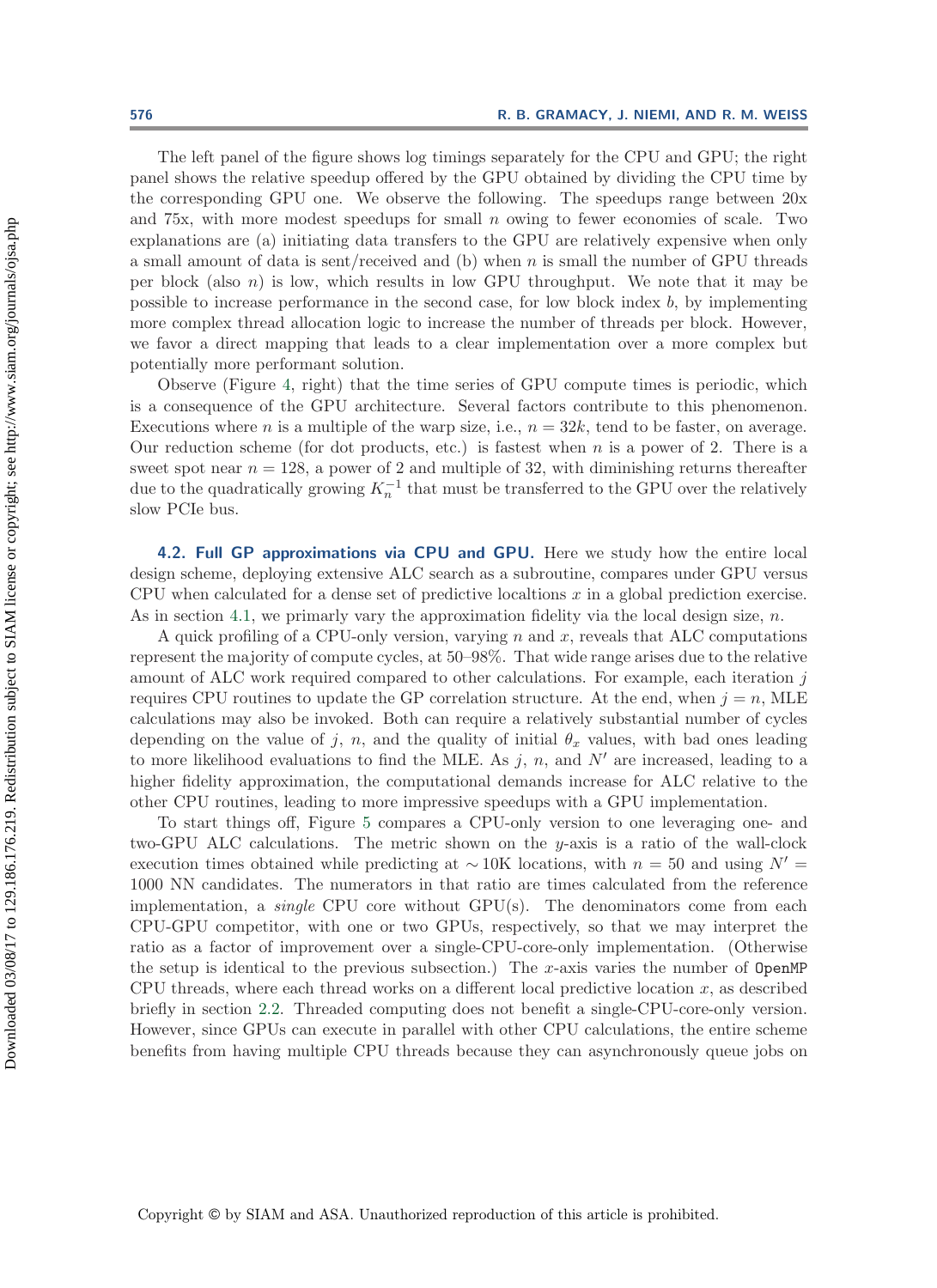

<span id="page-13-0"></span>**Figure 5.** Speedups from GPU versions for varying CPU threads on a one-core CPU.

the GPU devices. The trend is that speeds increase, with diminishing returns, when the number of threads is increased. Notice how odd numbers of threads are suboptimal, which is a peculiarity of the particular GPU-CPU architecture on our machine. Also, notice how the two-GPU setup is marginally slower than the one-GPU one, suggesting that the single CPU core is not able to make efficient use of the second GPU device.

The previous example illustrates how CPU-only and CPU/GPU schemes might compare on an older-model laptop or desktop connected to a modern GPU. These days even laptops are multicored (usually two cores), and most modern research workstations have at least four cores. It is not uncommon for them to have up to 16. Therefore we next factor SMPstyle parallelization into the study. In some ways this leads to a fairer CPU versus GPU comparison, since GPUs are technically multicore devices (albeit with very simple cores). Figure [6](#page-14-0) summarizes the result of an experiment utilizing up to 16 cores and two GPUs. Problem sizes are varied along the columns of the figure  $((n = 50, N' = 1000), (n = 50, N' =$ 2000),  $(n = 128, N' = 2000)$  and a number of OpenMP CPU threads and GPUs is varied in each plot. The top row in the figure shows log timings, whereas the bottom row shows times relative to the CPU-only calculation, via the same ratio used in Figure [5.](#page-13-0)

First consider the results obtained for a single CPU thread. The figure shows that the ALC GPU computation yields between a 6x and a 20x speedup, with the better ratios obtained as the fidelity of the approximation increases. Note that the one-GPU and two-GPU results are the same in this case—a single CPU thread cannot make effective use of multiple GPUs.

When multiple OpenMP CPU threads are in use the compute times steadily decrease as more processors are added. For example, considering the CPU-only results, the ratio of the one-CPU time to the 16-core CPU time is 14.5 for all three problem sizes, which suggests very good efficiency (the best we could hope for is 16x). In the case of the first column, the 16-CPU thread solution is faster than the one-CPU thread version interfacing with a GPU. (In fact it is better up to about five CPU threads for the GPU). Using 16 CPU threads performing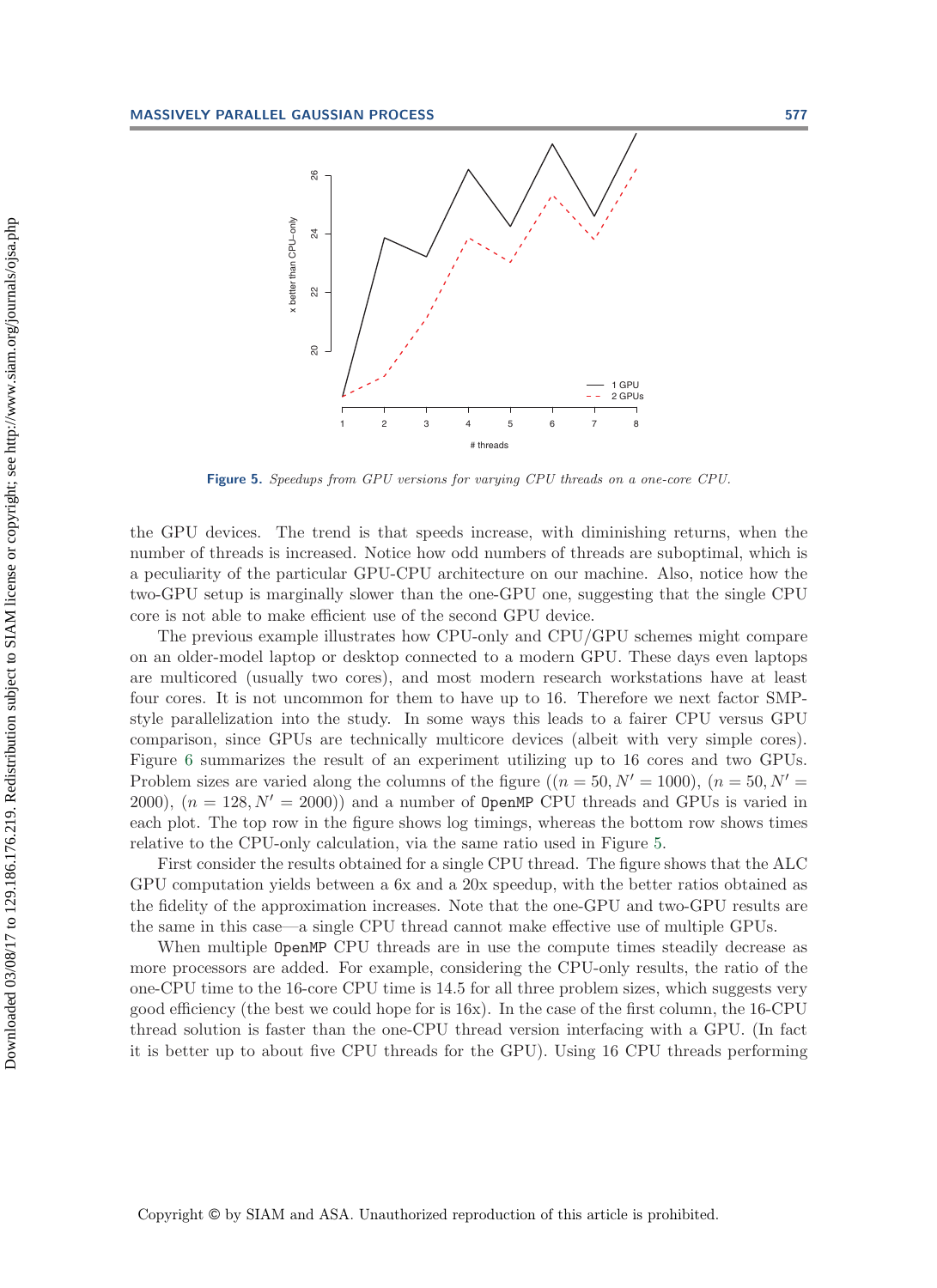

<span id="page-14-0"></span>**Figure 6.** Comparing full global approximation times for a  $\sim 40K$ -sized design and a  $\sim 10K$  predictive locations under various CPU/GPU configurations and approximation fidelities (larger *n* and/or *N* ). The top row makes absolute comparisons via log compute times; the bottom row makes a relative comparison to CPU-only compute times via a ratio. The solid horizontal line is at 1 on the *y*-axis.

CPU-only calculations is almost as good as allowing those same 16 threads to queue jobs on a single GPU, which is creating a bottleneck. The results for two GPUs are much better, and we would expect the relative timings to be even better with more GPUs.

We conclude that both SMP and GPU paradigms are helpful for calculating the local GP approximation. Their combined efforts, compared to using a single CPU alone, represent a 33x, a 50x, and a 100x improvement in wall-clock time on the three problem sizes, respectively. If only one option were made available, single CPU-only or single GPU+CPU, the latter is clearly preferable (giving 6–20x speedups). However, adding on multiple CPU threads can lead to a 2.6x speedup in the one-GPU setting and about 5x in the two-GPU case for all three problems. Finally, augmenting a 16-CPU-only setup with two GPUs gives 2.2x, 3.3x, 6.7x, speedups respectively.

We noticed in this latter case, with 16 CPUs and two GPUs, that only 5/16 of CPU capability was being utilized with so much of the computation being off-loaded to the GPUs. We found that when this happens it is possible to get a further  $1/4$  reduction in wall-clock times by creating new CPU threads (10 or so) to do CPU-only ALC calculations alongside the GPU ones. Some pilot tuning is needed to get the load balancing of CPU versus GPU calculations right. Figure [6](#page-14-0) can serve as a guide, starting with an 80/20 GPU/CPU split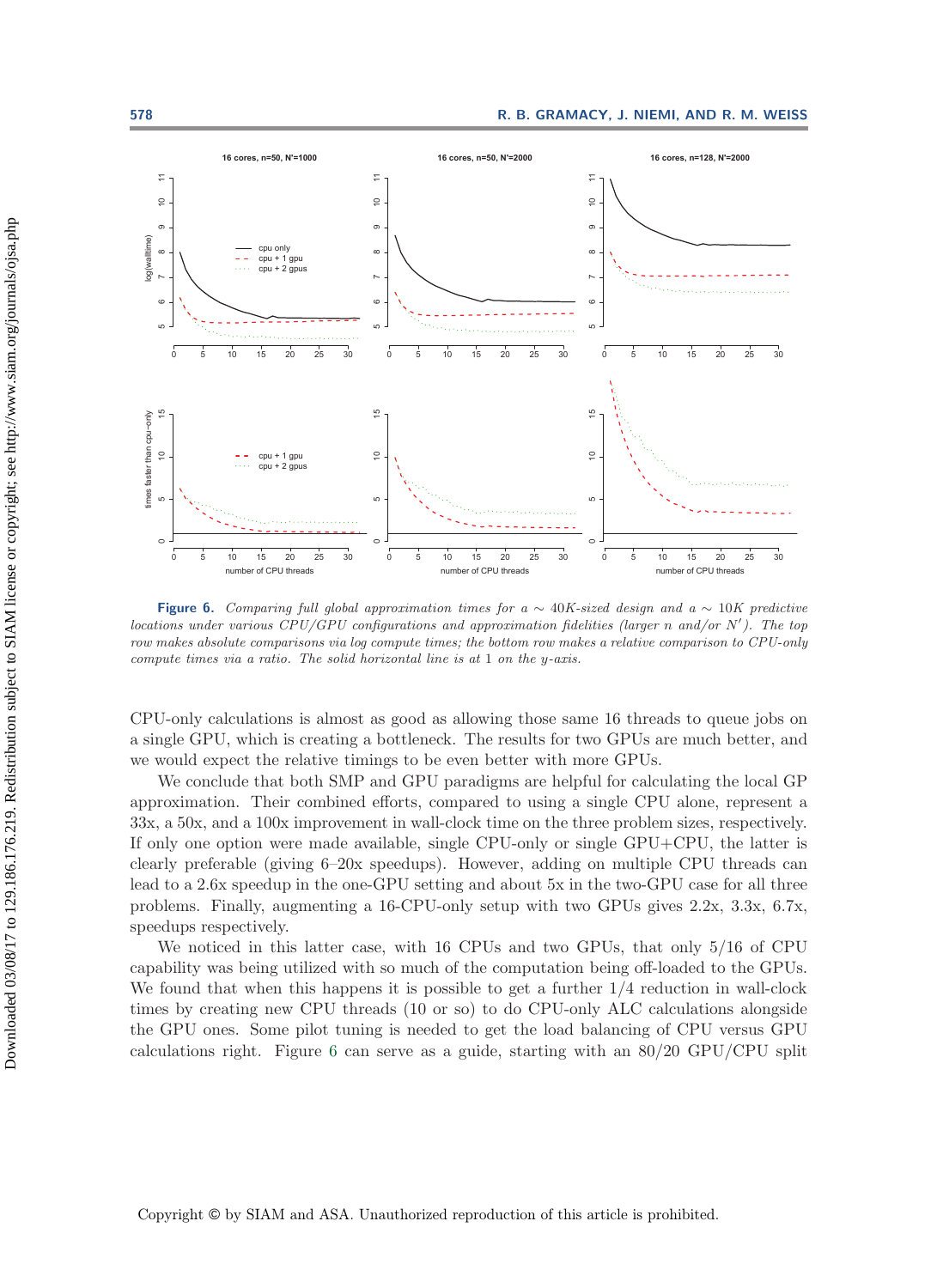for the lowest fidelity case, increasing to 85/15 and 90/10 as the fidelity, and thus relative speedup obtained from the GPU, is increased.

<span id="page-15-0"></span>**5. Big computer emulation.** Here we demonstrate a three-level cascade of parallelism toward approximate GP emulation on very big computer experiment data. The first two levels are OpenMP-based and CUDA-based, using CPUs and GPUs, respectively, on a single compute node. The third level is a cluster, allowing simultaneous use of multiple nodes. For this we use the simple network of workstations model implemented in the snow package [\(Tierney et al.,](#page-20-12) [2013](#page-20-12)) for R, which only requires a simple wrapper function to break up the predictive locations  $\mathcal X$  into chunks—allowing each to be processed on a separate node via clusterApply—and then to combine the outputs into a single object.[4](#page-15-1)

We remark that in the case of a single node with multiple cores, our use of snow accomplishes something very similar to an OpenMP SMP parallelization. However, given a choice the latter is faster than the former since establishing a cluster requires starting multiple copies of R, sending copies of the data to each, and then combining the results. Also, our focus here is primarily on timing results, reminding readers that fidelity/computational demands are tightl[y linked with emulation accuracy. In the case of our second example,](#page-19-9) Gramacy and Apley [\(2014\)](#page-19-9) already illustrated how a relatively thrifty approximation can provide more accurate predictions compared to modern alternatives in a fraction of the time.

**5.1. Langley glide-back booster.** Our first example is a real computer experiment for a reusable rocket booster called the Langley glide-back booster. The computer model, developed at NASA, involves computational fluid dynamics codes that simulate the characteristics of the booster as it reenters the atmosphere—modeling outputs such as lift as a function of inputs such as speed, angle of attack, and side-slip angle. For more details of the experiment, including how the emulator can benefit from a nonstationary/localized modeling capability due to abrupt dynamical transitions at speeds near the sound barrier, see [Gramacy and Lee](#page-19-18) [\(2009\)](#page-19-18). The design<sup>[5](#page-15-2)</sup> has  $N = 37908$  three-dimensional input configurations and six outputs, but we consider only the first one, lift, here. The design is gridded to be dense in the first input, speed, and coarse in the last, side-slip angle. We consider using the local GP approximation method to interpolate the lift response onto a regular grid that is two times more dense in the first input and three times more dense in the second two. That gives a predictive grid of size  $|\mathcal{X}| = 644436$ .

Our setup here mimics the apparatus described in section [4.2,](#page-12-0) using four identical compute nodes, each having 16 cores and two GPUs. We establish 16 OpenMP CPU threads queuing GPU ALC calculations on both GPUs, and 12 further OpenMP CPU threads performing CPUonly ALC calculations, initially allowing the GPUs to take 80% of the ALC work. The snow package distributes an equal workload to each of the four nodes. The ALC searches are over  $N' = 1000$  NN candidate locations, starting at  $n_0 = 6$  and ending at  $n = 50$ , i.e., following the leftmost panel in Figure [6.](#page-14-0) The wall-clock time for the full emulation was 21 minutes.

<span id="page-15-1"></span><sup>&</sup>lt;sup>4</sup>The built-in parallel package can also be used instead of snow. In our setup, cluster nodes are allocated via SLURM, an open-source Linux scheduler, and are connected by an Infiniband FRD10 fabric. <sup>5</sup>The version of the data we consider here is actually the output of Gramacy and Lee's emulation of computer

<span id="page-15-2"></span>simulations adaptively designed to concentrate more runs near speeds of Mach one, i.e., at the sound barrier, using a partition-based nonstationary model.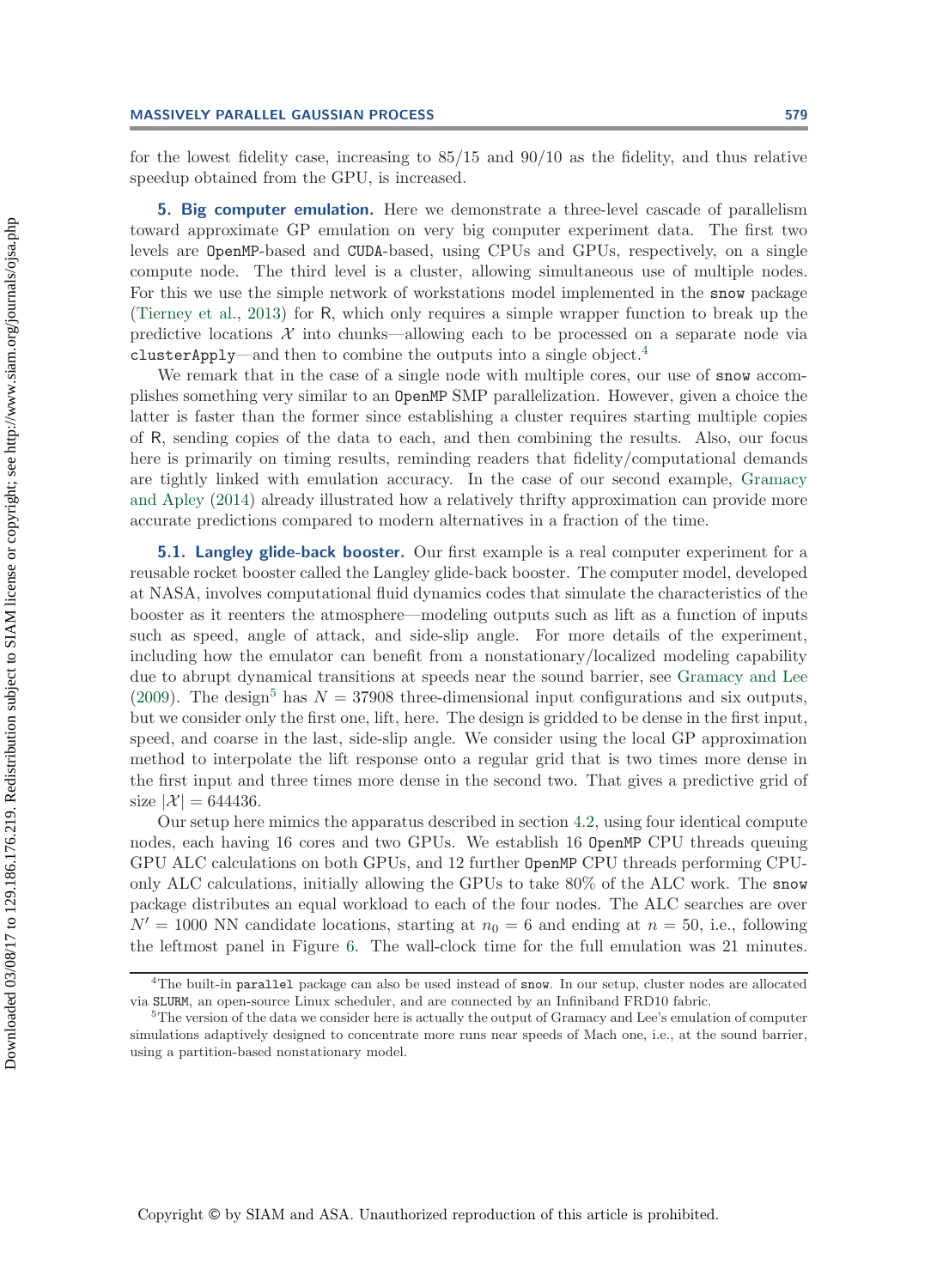By way of comparison, a single-CPU-only version (but fully utilizing its 16 cores) takes 235 minutes (4 hours) and fully using all CPU cores on all four nodes takes about 58 minutes (1 hour). Therefore the GPUs yield about a 4x speedup, which is a little better than the 2x speedup indicated in the bottom-left panel in Figure [6.](#page-14-0)

A higher fidelity search with  $N' = 2000$ , mimicking the middle panel of Figure [6](#page-14-0) except the CPU/GPU load was beneficially rebalanced so that GPUs do 90% of the work, took 33 minutes in the full (4x 2-GPU/16-CPU) setting. A single CPU-only version (16 cores) takes 458 minutes (∼8 hours) and using all four nodes takes 115 minutes (∼2 hours). So the GPUs yield a 4x speedup, which is in line with the bottom-middle panel of Figure [6.](#page-14-0) Increasing the fidelity again to  $N' = 10$ K, and rebalancing the load so that GPUs do 95% of the ALC work by allocating 12 extra CPU threads to do the rest, takes 112 minutes on all 4x 2-GPU/16- CPU nodes, representing a more than 5x speedup compared to the 4x 16-CPU (i.e., no GPU) version. Alternatively, keeping  $N' = 2000$  but increasing the local design size to  $n = 128$ . mimicking the right column of Figure [6](#page-14-0) except with GPUs again doing 95% of the ALC work, takes 190 minutes, representing an almost 6x speedup.

**5.2. A 1-hour supercomputing budget.** We wrap up with a search for the largest emulation possible on the resources available to us. For data generation we chose the borehole function [\(Worley](#page-20-13), [1987;](#page-20-13) [Morris, Mitchell, and Ylvisaker,](#page-20-14) [1993](#page-20-14)) which provides a familiar benchmark. It has an eight-dimensional input space, and our use of it here follows directly from [Gramacy and Apley](#page-19-9) [\(2014](#page-19-9)), who copied the setup of [Kaufman et al.](#page-19-6) [\(2012\)](#page-19-6); more details can be found therein.

Table [1](#page-17-1) summarizes the timings and accuracies of designs from size  $N = 1000$  to just over  $N = 1$ M, stepping by factors of two. To keep things simple, the predictive set size is taken to match the design size  $(|\mathcal{X}| = N)$ , but note that they are different random (Latin hypercube) samples. We allowed the fidelity of the approximation to increase with  $N$  along a schedule that closely matches settings that have worked on similarly sized problems. Specifically, we started with  $(n = 40, N' = 1000)$  for the smallest problem  $(N = 1000)$ , and each time N doubled we increased n additively by two and  $N'$  multiplicatively by 1.5. The left panel of the table shows results from a 96-node CPU cluster, where each node has 16 cores. The middle panel shows results from a five-node GPU/CPU cluster, where each node has two GPUs and 16 cores. Unfortunately, the infrastructure we had access to did not allow CPU and GPU/CPU nodes to be mixed. The final panel shows the speedup factor from the GPU nodes assuming we had 96 instead of five.

On the CPU nodes, over a million inputs and outputs can be processed in under an hour, ∼100K in about a minute, and ∼10K in about two seconds. The GPU/CPU cluster has a little less than half the capacity, processing half a million points in just over an hour. Assuming we had more GPU/CPU nodes, the final column suggests that the GPUs make the whole execution 2.5–4.5x faster on these problems. Notice that these efficiencies decrease and then increase again as fidelity is increased. The initial high efficiencies are actually due to inefficiencies in the snow execution: 96 cores is overkill for problems sized in the few thousands, requiring too much of a communication overhead between master and slave nodes, whereas the latter high efficiencies are due to improvements in GPU throughput for larger problems. Finally, notice that accuracy (out-of-sample MSE) is steadily improving as fidelity increases.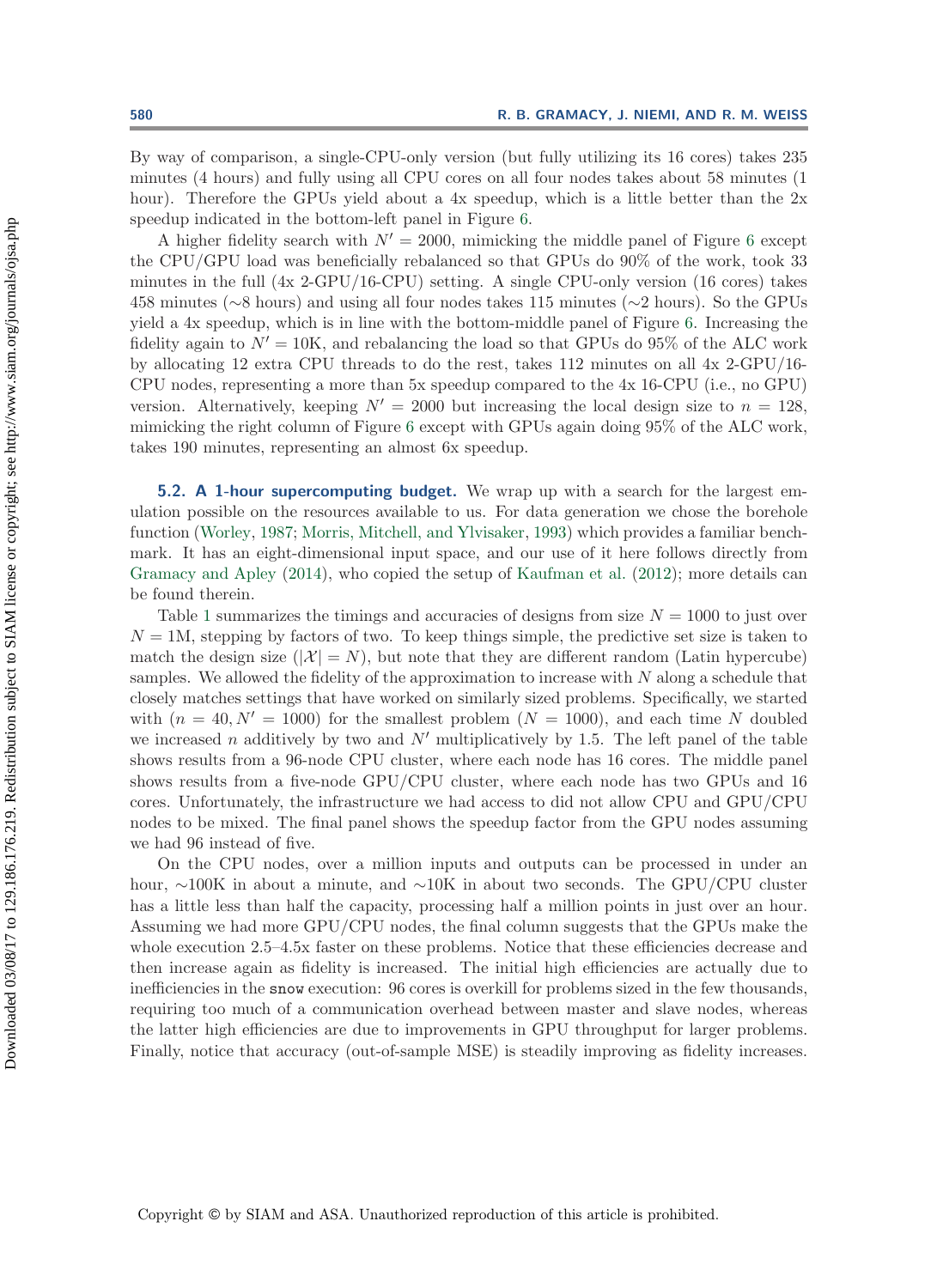#### **Table 1**

<span id="page-17-1"></span>Timings and out-of-sample accuracy measures for increasing problem sizes on the borehole data. The "mse" columns are mean-squared predictive error to the true outputs on the  $|\mathcal{X}| = N$  locations from separate runs (hence the small discrepancies between the two columns). Both CPU and GPU nodes have 16 CPU cores. So the "96x CPU" shorthand in the table indicates 1536 CPU cores.

|                |                  |      | 96x CPU |      | $5x$ 2 GPUs |      | CPU<br>$5 \cdot$ GPU/96 |
|----------------|------------------|------|---------|------|-------------|------|-------------------------|
| $\overline{N}$ | $\boldsymbol{n}$ | N'   | Seconds | mse  | Seconds     | mse  | Efficiency              |
| 1000           | 40               | 100  | 0.48    | 4.88 | 1.95        | 4.63 | 4.73                    |
| 2000           | 42               | 150  | 0.66    | 3.67 | 2.96        | 3.93 | 4.26                    |
| 4000           | 44               | 225  | 0.87    | 2.35 | 5.99        | 2.31 | 2.79                    |
| 8000           | 46               | 338  | 1.82    | 1.73 | 13.09       | 1.74 | 2.66                    |
| 16000          | 48               | 507  | 4.01    | 1.25 | 29.48       | 1.28 | 2.61                    |
| 32000          | 50               | 760  | 10.02   | 1.01 | 67.08       | 1.00 | 2.87                    |
| 64000          | 52               | 1140 | 28.17   | 0.78 | 164.27      | 0.76 | 3.29                    |
| 128000         | 54               | 1710 | 84.00   | 0.60 | 443.70      | 0.60 | 3.63                    |
| 256000         | 56               | 2565 | 261.90  | 0.46 | 1254.63     | 0.46 | 4.01                    |
| 512000         | 58               | 3848 | 836.00  | 0.35 | 4015.12     | 0.36 | 4.00                    |
| 1024000        | 60               | 5772 | 2789.81 | 0.26 | 13694.48    | 0.27 | 3.91                    |

By way of comparison, [Gramacy and Apley](#page-19-9) [\(2014](#page-19-9)) showed that with  $N \in \{4000, 8000\}$  the approximations were at least as accurate as those in [Kaufman et al.](#page-19-6)  $(2012)$  with less than  $1\%$ of the computing effort.

However, comparisons based on accuracy in this context are at best strained. In cases when each method can execute fast enough to perform a full analysis (e.g., limiting to  $n < 10000$ ), we've observed (based on comparisons like the ones above) accuracies that are strikingly similar across a wide swath of comparators. We think it is reasonable to suggest that this would remain true for larger problem sizes, although this is nearly impossible to verify. Often the largest runs reported by authors are on proprietary data, and some involve proprietary library routines, which makes reproducibility difficult. For example, the largest problem entertained by [Kaufman et al.](#page-19-6) [\(2012](#page-19-6)) was a cosmology example with  $(N = 20000, |\mathcal{X}| = 80000)$ , but timing infor[mation](#page-20-4) [was](#page-20-4) [not](#page-20-4) [provided](#page-20-4) [and](#page-20-4) [the](#page-20-4) [data](#page-20-4) [is](#page-20-4) [not](#page-20-4) [publicly](#page-20-4) [available](#page-20-4) [to](#page-20-4) [our](#page-20-4) [knowledge.](#page-20-4) Paciorek et al. [\(2013\)](#page-20-4) entertained  $(N = 67275, |\mathcal{X}| = 55379)$ , but again without timing information or public data. Therefore, we conclude that our method is at worst a worthy competitor relative to these alternatives, but offering the potential for similar emulation quality on problems that are several orders of magnitude larger.

<span id="page-17-0"></span>**6. Discussion.** The local GP approximation of [Gramacy and Apley](#page-19-9) [\(2014](#page-19-9)) swaps a large problem for many small independent ones. We show in this paper how those many small problems can be solved on a cascade of modern processing units. We think this is particularly timely research. Many modern desktops have multiple cores and (sometimes) multiple GPUs, and many modern "supercomputers" are not much more than enormous clusters of high-end multicore desktops and GPUs.<sup>[6](#page-17-2)</sup> Our primary focus was on a GPU-accelerated version of a key subroutine in the approximation, allowing a faster execution at lower cost. Although

<span id="page-17-2"></span> $6S$ ome really modern supercomuters are essentially clusters of GPUs with very little CPU computing capability, although we did not have access to such a setup for the empirical work in this paper.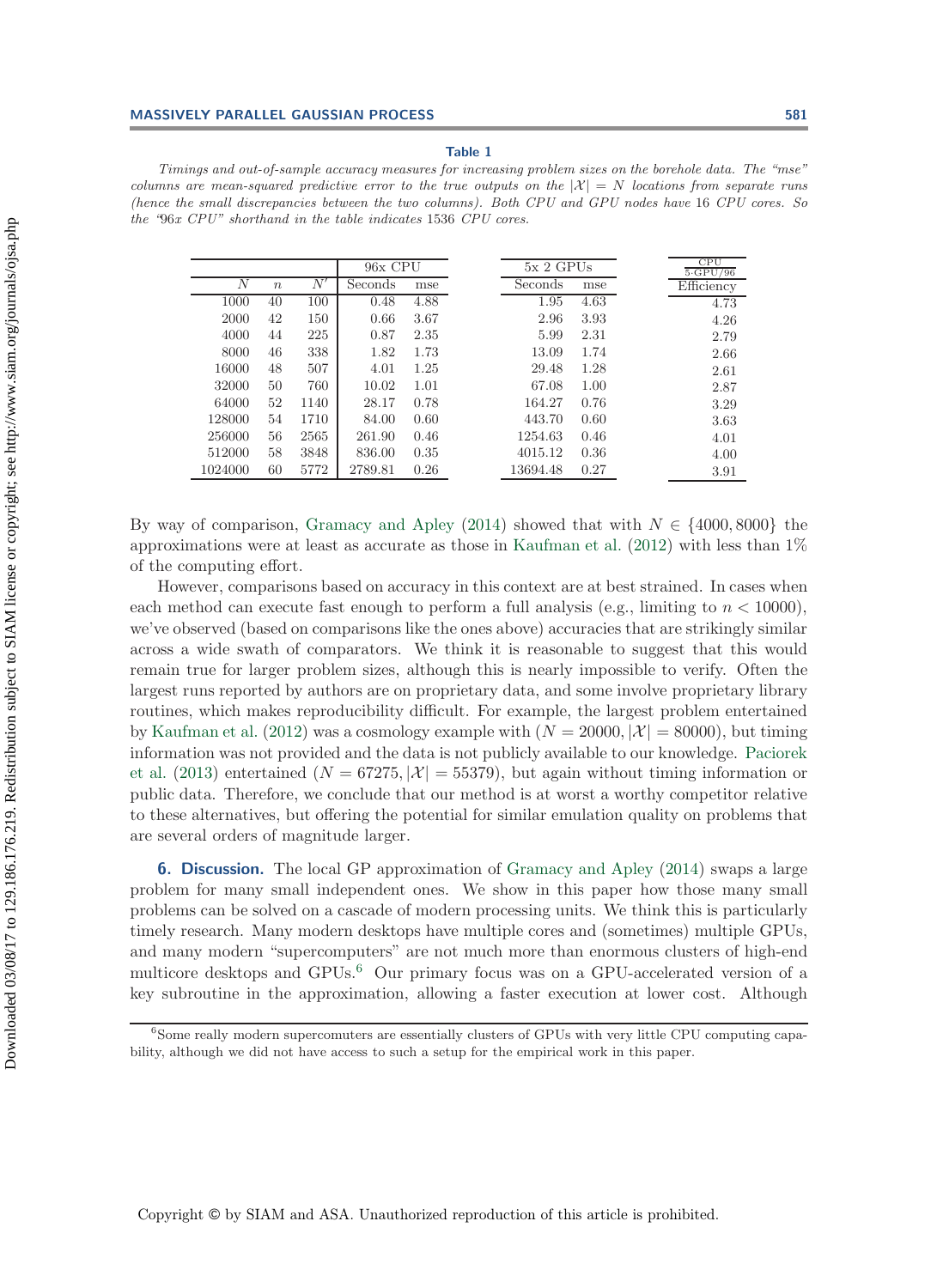results have emerged casting doubt on some of the speed claims made in scientific computing contexts for GPUs (e.g., [Lee et al.,](#page-19-19) [2010\)](#page-19-19), it is still the case that, penny for flop, GPUs are cheap. Therefore, its proportion of available flops will continue to grow relative to CPUs for some time to come.

We take a different tack to the use of GPUs for GP computer emulation compared to other recent works, which primary offload large matrix calculation to GPUs. As we show, the combined effects of approximation and massive parallelization can extend GP emulation to problems at least an order of magnitude larger than what is currently possible. We note that others have had similar success parallelizing non-GP models for computer emulation. For example, [Pratola et al.](#page-20-15) [\(2014](#page-20-15)) parallelized the Bayesian additive regression trees method using the message passing interface and reported handling designs as large as  $N = 7M$  using hundreds of computing cores. Such efforts will likely remain in vogue so long as computing resources continue to grow "out" (with more nodes/cores, etc.) faster than they grow "up," which will be for quite some time to come.

```
Appendix. Double reduction CUDA code. The CUDA GPU kernel sumBoth assumes that
both inputs d_data1 and d_data2 have length n and the call is
```

```
sumBoth<<1,n>>(d_data1, d_data2) so that blockDim.x = n.
__global__ void sumBoth(double *d_data1, double *d_data2)
{
  int tid = threadIdx.x;
  int nelem = blockDim.x;
  int nTotalThreads = NearestPowerOf2(nelem);
  int halfPoint = (nTotalThreads > 1);
  if (tid < halfPoint) {
    int thread2 = tid + halfPoint;
    if (thread2 < nelem) {
      d_data[tid] += d_data[thread2];d_data2[tid] += d_data2[thread2];
    }
  }
  __syncthreads();
  // now its a regular power of 2 reduction on data of size halfPoint
  if (tid < halfPoint){
    if(tid < halfPoint/2) { // First 1.2 of the threads work on d_data1
      for(unsigned int s=halfPoint/2; s>0; s>>=1) {
        if (tid < s) d_data1[tid] += d_data1[tid + s];
         __syncthreads();
      }
    } else { // Second 1/2 of the threads works on d_data2
      tid = tid - (halfPoint/2);for(unsigned int s=halfPoint/2; s>0; s>>=1) {
```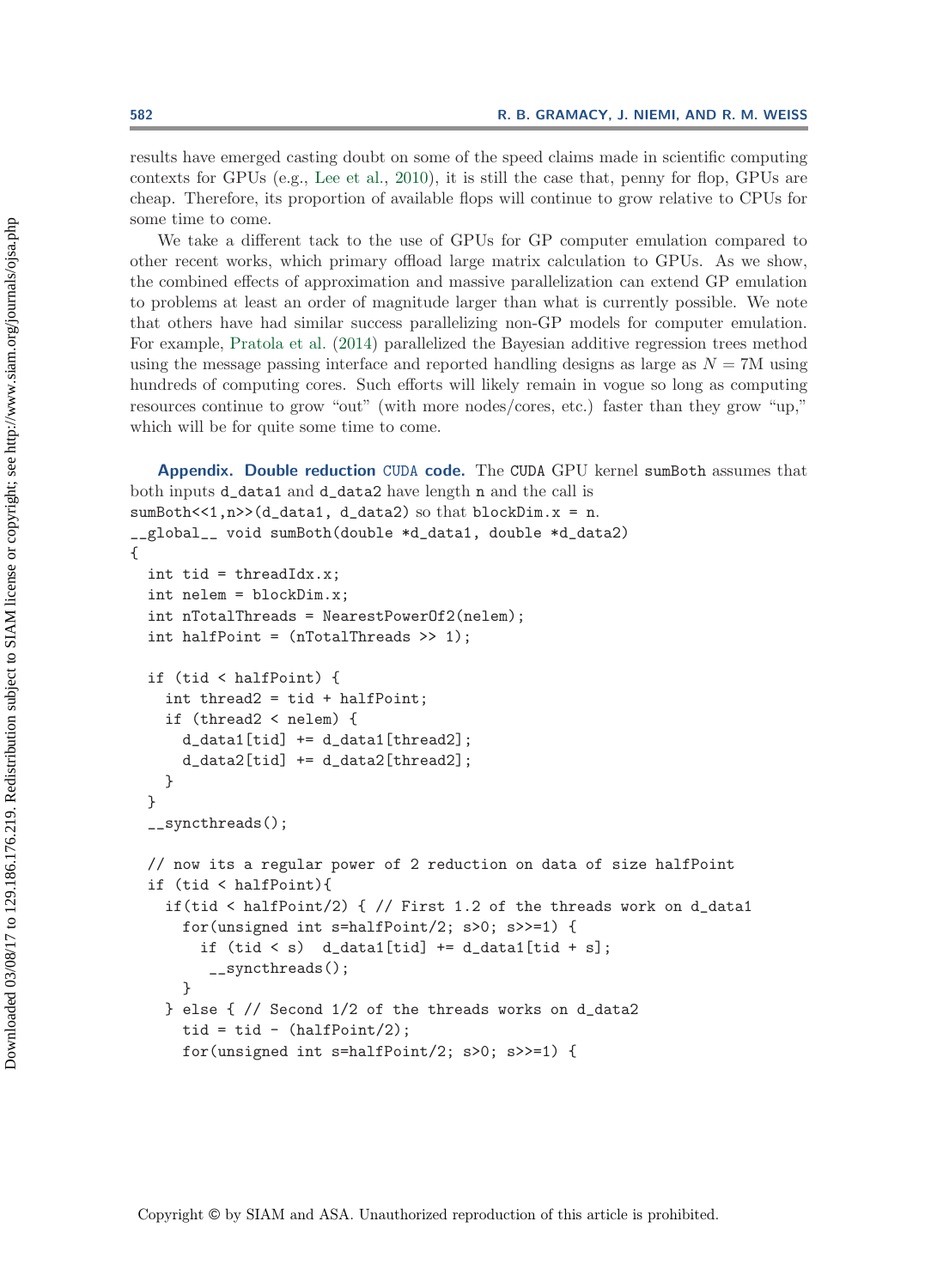}

```
if (tid < s) d_data2[tid] += d_data2[tid + s];
    __syncthreads();
  }
}
```
**Acknowledgments.** This work was completed in part with resources provided by the University of Chicago Research Computing Center. Many thanks to Matt Pratola for comments on an early version. We are grateful for valuable comments from two referees and an associate editor during the formal review process.

## **REFERENCES**

- <span id="page-19-14"></span>S. BARNETT (1979), Matrix Methods for Engineers and Scientists, McGraw-Hill, New York.
- <span id="page-19-2"></span>M. Bayarri, J. Berger, R. Paulo, J. Sacks, J. Cafeo, J. Cavendish, C.-H. Lin, and J. Tu (2007), A framework for validation of computer models, Technometrics, 49, pp. 138–154.
- <span id="page-19-15"></span>D. A. COHN (1996), Neural network exploration using optimal experimental design, in Adv. Neural Inf. Process. Syst. 6, Morgan Kaufmann, Burlington, MA, pp. 679–686.
- <span id="page-19-10"></span>N. Cressie (1991), Statistics for Spatial Data, John Wiley, New York.
- <span id="page-19-4"></span>N. Cressie and G. Johannesson (2008), Fixed rank Kriging for very large data sets, J. Roy. Statist. Soc., Ser. B, 70, pp. 209–226.
- <span id="page-19-7"></span>J. EIDSVIK, B. A. SHABY, B. J. REICH, M. WHEELER, AND J. NIEMI (2013), *Estimation and prediction in* spatial models with block composite likelihoods, J. Comput. Graph. Statist., 23, pp. 295–315.
- <span id="page-19-11"></span>M. Franey, P. Ranjan, and H. Chipman (2012), A Short Note on Gaussian Process Modeling for Large Datasets Using Graphics Processing Units, Tech. report, Acadia University.
- <span id="page-19-3"></span>R. FURRER, M. GENTON, AND D. NYCHKA (2006), Covariance tapering for interpolation of large spatial datasets, J. Comput. Graph. Statist., 15, pp. 502–523.
- <span id="page-19-8"></span>E. GILBOA, Y. SAATÇI, AND J. P. CUNNINGHAM (2012), Scaling Multidimensional Inference for Structured Gaussian Processes, arXiv:1209.4120.
- <span id="page-19-13"></span>R. GRAMACY AND N. POLSON (2011), Particle learning of Gaussian process models for sequential design and optimization, J. Comput. Graph. Statist., 20, pp. 102–118.
- <span id="page-19-12"></span>R. B. Gramacy (2013), laGP: Local Approximate Gaussian Process Regression, R package version 1.0.
- <span id="page-19-9"></span>R. B. GRAMACY AND D. W. APLEY (2014), Local Gaussian process approximation for large computer experiments, J. Comput. Graph. Statist., to appear; arXiv:1303.0383.
- <span id="page-19-18"></span>R. B. GRAMACY AND H. K. H. LEE (2009), Adaptive design and analysis of supercomputer experiments, Technometrics, 51, pp. 130–145.
- <span id="page-19-5"></span>B. HAALAND AND P. QIAN (2011), Accurate emulators for large-scale computer experiments, Ann. Statist., 39, pp. 2974–3002.
- <span id="page-19-17"></span>R. Hagan (2011), Multi-GPU Load Balancing for Simulation and Rendering, Ph.D. thesis, Virginia Polytechnic Institute and State University, Blacksburg, VA.
- <span id="page-19-0"></span>D. JONES, M. SCHONLAU, AND W. J. WELCH (1998), Efficient global optimization of expensive black box functions, J. Global Optim., 13, pp. 455–492.
- <span id="page-19-6"></span>C. KAUFMAN, D. BINGHAM, S. HABIB, K. HEITMANN, AND J. FRIEMAN (2012), Efficient emulators of computer experiments using compactly supported correlation functions, with an application to cosmology, Ann. Appl. Statist., 5, pp. 2470–2492.
- <span id="page-19-1"></span>M. Kennedy and A. O'Hagan (2001), Bayesian calibration of computer models (with discussion), J. Roy. Statist. Soc. Ser. B, 63, pp. 425–464.
- <span id="page-19-16"></span>D. B. KIRK AND W. H. WEN-MEI (2010), Programming Massively Parallel Processors: A Hands-On Approach, Morgan Kaufmann, Burlington, MA,
- <span id="page-19-19"></span>V. W. Lee, C. Kim, J. Chhugani, M. Deisher, D. Kim, A. D. Nguyen, N. Satish, M. Smelyanskiy, S. Chennupaty, P. Hammarlund, R. Singhal, and P. Dubey (2010), Debunking the 100X GPU vs.